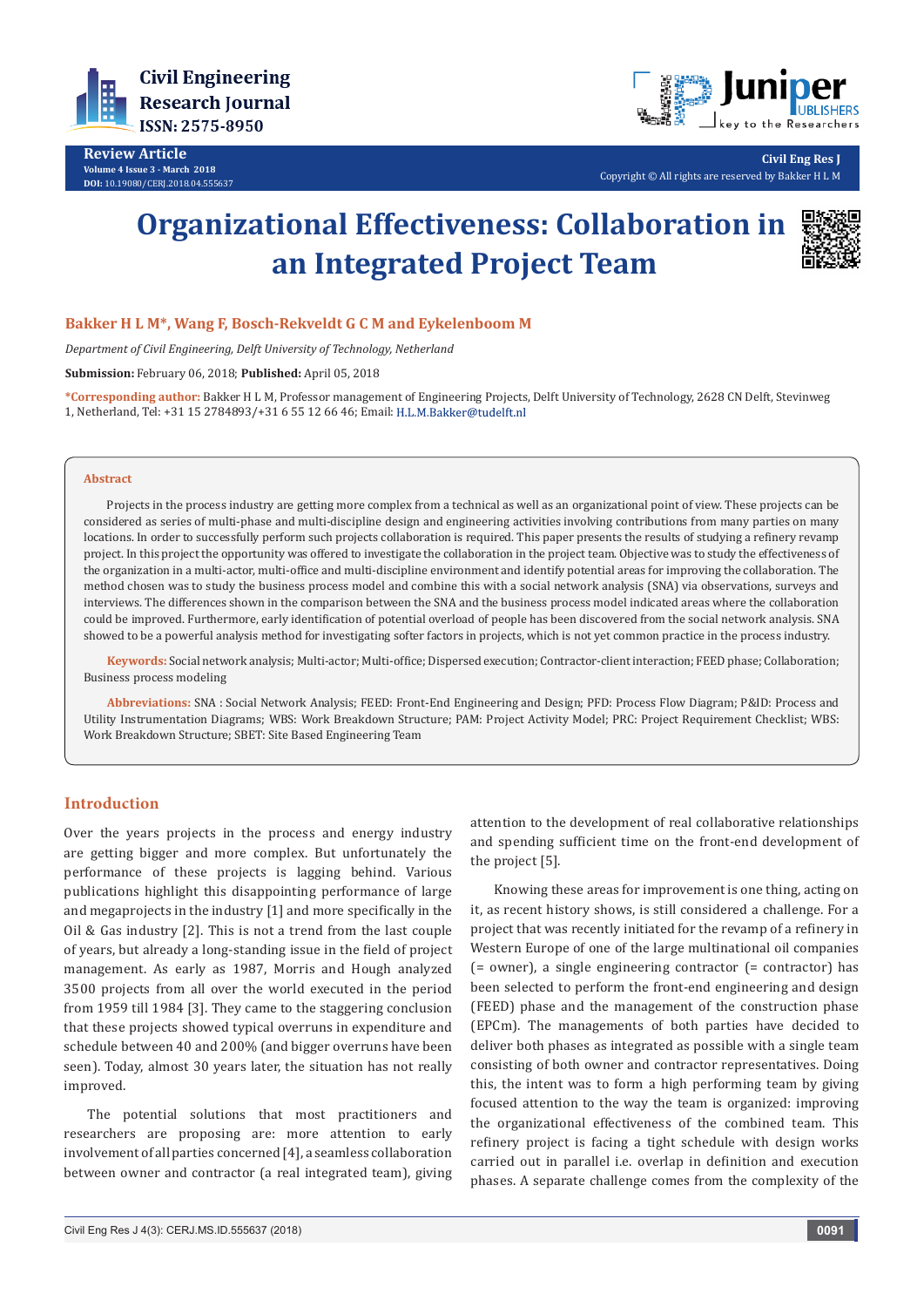project team formation. It has the work distributed over the Amsterdam and the New Delhi offices of the contractor and the owner team is spread over the US headquarters, the contractor's office in Amsterdam and the refinery site office. In order to take on these challenges and to meet the demanding project schedule, this supportive research was proposed.

This research is part of a longitudinal study into the organizational effectiveness of a project team consisting of owner and contractor. During the course of the project, in all phases of its lifecycle, a number of master students will be embedded in the project team to study the collaboration within the team and between the various locations. In each phase and each year a different master student will participate. This article is the first report out of the research performed by the students over the years.

The aim of the research is to improve collaboration among different disciplines, different actors as well as different offices. It is an empirical study in which the project team is followed and observed initially during the FEED phase.

The workflow methodology will be used for all three levels of collaboration (amongst different disciplines, amongst different actors and amongst different offices). First a business process model will be derived for the present phase of the project. However, the network relationship information, which is extracted from the workflow, only tells what is the expected relationship according to the work procedure. It basically only tells how the organization is supposed to work (=SOLL). The real network relations in an organization may differ and may contain more informal, untracked links, which cannot be observed from workflow and the formal organization chart (=IST). Therefore, Social Network Analysis is invoked to provide a view of the real network within the project team.

Comparing the outcomes of the workflow methodology and the Social Network Analysis can give more insights for and about the team and answer the question how the collaboration and consequently the organizational effectiveness can be (further) improved. The research question that will be answered is therefore "Can a comparison of the theoretical workflow with the real network relations identify shortcomings in the effectiveness of the organization?" The objective of the integrated project team, consisting of owner and main contractor, was to find ways to enhance the collaboration between both parties and in this way to develop and further improve the effectiveness of the project organization.

#### **Literature Review**

# **Workflow methodology and business process management**

The Workflow Handbook [6] defines workflow as: "The automation of a business process, in whole or part, during which

documents, information or tasks are passed from one participant to another for action, according to a set of procedural rules." From a higher-level perspective, workflow can be regarded as a representation of real work, in other words serving as a virtual representation of actual work [7]. In recent research, many people consider Business Process Management (BPM) to be the extension of the workflow theory of the 1990's, which brings process awareness to the strategic and operational level [8]. Business process management consists of an explicit description and representation of the coordination, optimization, and automation of the enterprise assets and tasks-whether internal or external - that make up an enterprise's business processes [9].

A business process is usually specific to a particular project, but it may follow a standard pattern used by the company [10]. Within the engineering disciplines for this particular downstream oil project in this phase, this corresponds to the tracking of tasks and sub-tasks according to the Work Breakdown Structure in order to deliver the final design or product. The flow being described may refer to a document, service or product that is being transferred from one step to the next.

Design processes in chemical and process engineering are hard to support. This is especially true for the conceptual design and basic engineering, in which the fundamental decisions concerning the plant design are taken. The design process is highly creative, many design alternatives are explored, and both unexpected and planned feedback occurs frequently [11]. Previous research [12] pointed out a way of improving collaboration in the chemical and process industry by examining the workflow dependency and improving the associated information exchange process. Schneider and Marquardt [13] (regarded workflow as one of the three perspectives (next to software and product data) in the design life cycle concept for the chemical engineering projects and provided systematic information support for interdisciplinary collaboration.

Sidhu and Volberda [14] conducted research on a globally distributed team using the same workflow concept. They found that due to the nature of tasks and the associated differences in employee competencies, home offices and distributed offices perform different value-chain activities. Similarly, Joshi and his team adopted workflow and network methodology to prioritize the main conflicts and problems in multinational companies [15].

Among many workflow and BPM research papers, there are few related to process industry. In the white paper of Best Practices in Front-End Design [16], a rough FEED workflow is formulated which shows the main line of activities for developing a plant design. Even though this figure is mapped in a very high level manner, it still shows that by using deliverables (documents) like Process Flow Diagram (PFD), Process and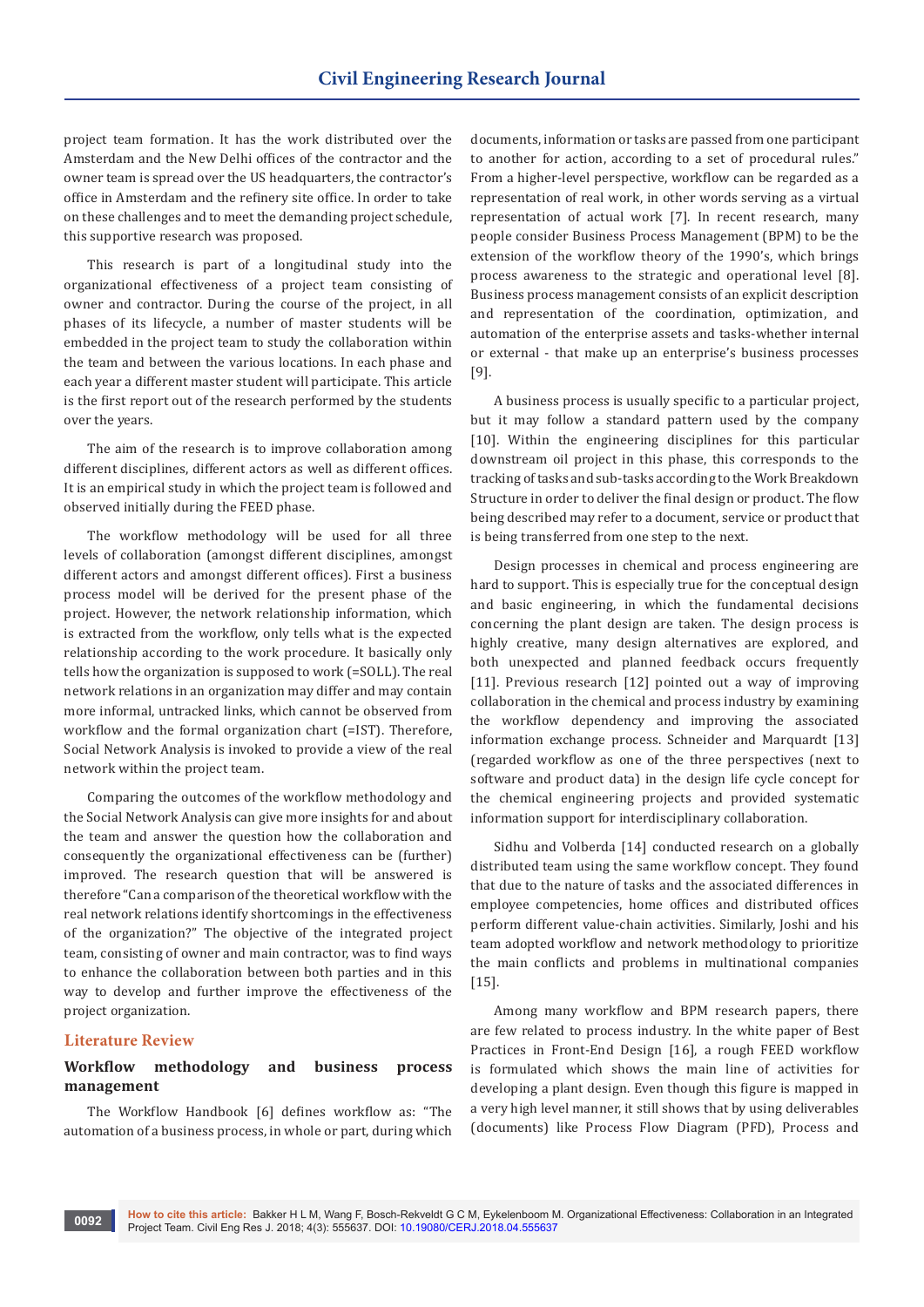Utility Instrumentation Diagrams (P&IDs), Datasheets, Plant Layout, Capital Expenditure estimates, the design and decision making process can be shown with a simple time sequence.

When checking the latest business process methodology [17,18], it shows a trend to start focusing on "people" and consequently the workflow system is re-positioned as a tool for organizational performance studies. Strong belief is that there is a link between the workflow-performers and the social network relationships, which reflect the collaborative team behavior and has high impact on business success. Battsetseg et al. [17] summarized that most of the workflow models employ several essential entity-types (modeling components): activity, role, performer, application amongst others. The activities always have corresponding roles and performers. Therefore, the dependency and links among the tasks in the workflow actually bring together the performers in a network relation with links representing the dependencies. Song et al. [18] found out that "the workflow management systems are 'people systems' that must be designed, deployed, and understood within their social and organizational contexts."

Lewis et al. [19] analyzed the interests and goals of different stakeholders (actors) since these provide the specifications and requirements for the activities. In the adaptive workflow theory, the stakeholder is an important factor making the workflow more dynamic. Therefore, this research will also start from the workflow point of view and broaden this methodology to study the collaboration among project disciplines, globally distributed offices and involved actors as a whole.

#### **Social network analysis**

Social Network Analysis (SNA) is a powerful tool from an organizational perspective [20]. It has drawn a variety of scholarly pursuits throughout the years and its implementation developed over time. SNA has been applied in various research domains such as collaboration, partnership, knowledge sharing and innovation, corporate acquisitions, social media, political parties, criminal psychology, healthy habits, disease spread [21- 26]. Social network analysis aims to describe the relationships between people as complete as possible. It includes relationships maintained in digital computer mediated interactions, or the communication, activity for resource allocation, problem solving that is needed for work. A so-called Sociogram in which vertices represent individuals visualizes the results of SNA. It is a good way to discover the informal structure within an organization, which coexists with the formal structure usually stated in the organization chart. Besides, SNA can be used to study the cooperative relationships across organizational boundaries: outsourcing, joint ventures, alliances, globally distributed teams [27]. Social network information can be gathered via electronic platforms such as email, forums and social media. However, most often the information is gathered manually. Manual collection includes observation and recording of activities, questionnaires or surveys, holding interviews and reviewing diaries.

Social network analysis has its limitations. One major drawback is that the result is difficult to judge or to interpret. Especially because SNA is very unique, every network being studied is different in team size, composition, location, and type of relation. It is very difficult to have a generalized benchmark that tells what a social network should look like. Therefore, the workflow methodology is adopted here as a supplemental method which provides some work-related insights and can be used to interpret the result of the social network analysis.

## **Research Methodology**

This research will investigate the abstract term collaboration by attaching it to the visible workflow chain and using the organization chart as resource to link the people with their functions and positions. Starting from the main FEED deliverables, this research will check how the deliverables are divided into manageable tasks (the Work Breakdown Structure or WBS) and how these deliverables are produced, issued and reviewed by involving the different actors (this is what is called the workflow). In phase 1 the Practices, Guidelines, Manuals, Checklists, Templates, Project Debriefs from both the owner and the contractor will be studied. Based on the findings, the network relations in the taskforce will be modelled. Every workflow is restrained between clear start and end points. This is usually dependent on the scope of work. During this research, the project tracked is carrying out the Front End Engineering Design (FEED) of a refinery revamp project. The scope of work for this FEED package will be the scope of the workflow model. Besides this scope, the flow model is composed of many elements. There are various types of workflow models that have been proposed in the workflow literature and almost all employ five essential entity-types [28]:

- Activities in a design process and their interdependencies;
- Information produced during the activities or needed for their execution;
- Roles or organizational units of the actors;
- Resources needed to complete the tasks;
- Tools required for performing the activities.

Other factors like time, knowledge repository, locations and flow flexibility are also covered in the literature. The work process models to be created during the modeling sessions must have sufficient entity types to provide the information relevant for reaching the research goal. In this research, the workflow model is serving as a base for deriving the network relations. Therefore, the composition elements that will be chosen are: the activities and order, the information flow (input and output) and the actors. The tools, resources and the time factors will not be considered. This will lead to a theoretical workflow model, based on the desired information flow.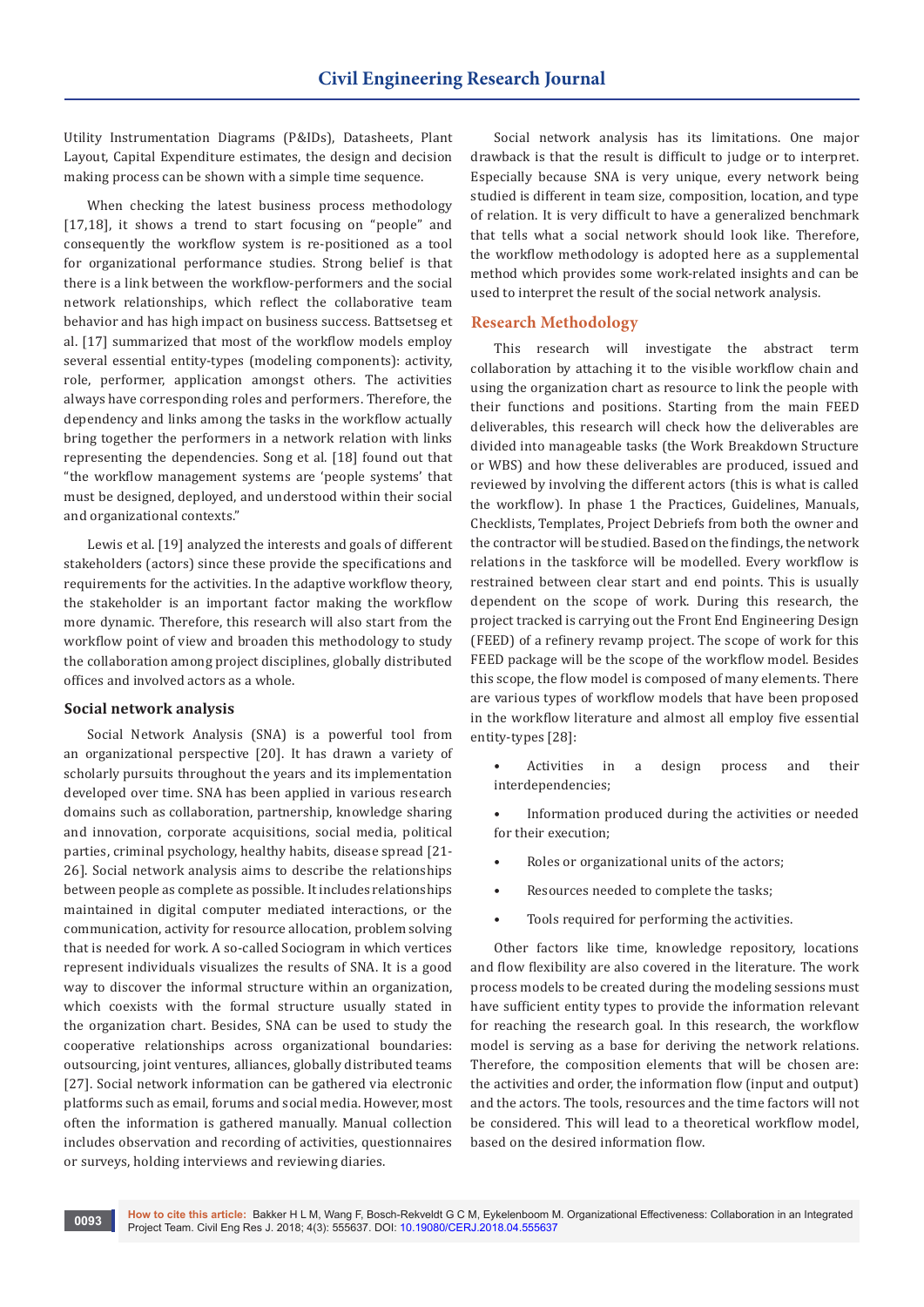The second part of the research, phase 2, is to check the real network existing in the taskforce by carrying out a Social Network Analysis (SNA): identifying how the information is really flowing. The Social Network Analysis will be designed based on Cross & Parker's network theory [29]. To visualize the results Node XL has been used. The data will be quantitatively examined on individual level from the aspects of degree centrality, betweenness centrality and eigenvector centrality [30]. These aspects are defined as follows. Degree centrality is a simple count of the total number of connections linked to a vertex. Betweenness centrality is an indicator of a node's centrality in a network. It is equal to the number of shortest paths from all vertices to all others that pass through that node. A person with few connections could have a high eigenvector centrality if those few connections were themselves very well connected.

There are several data collecting methods for social network analysis. Ideally, network approaches tend to study the whole population by means of census, rather than by sample [31]. Therefore, at one side of the spectrum of approaches is the "full network" method, which requires collecting information from all actors. This approach yields the maximum of information, but can also be costly in terms of time and effort. Since there is no definite limit to the number of people who are interrelated, full network is in any case not practically possible. In this research, the snowball method is selected [31], since the research has a relatively limited target group: the project team. Therefore, the ties among people in the company but not working on this project will not be studied. The snowball sampling approach Table 1: Relationship types examined via the survey [29].

which is modified for use in this network analysis is as follows: the first round initial participants are all project members in Amsterdam office, including team members from different engineering disciplines, support and administration staff, management team as well as the owner representatives. The subjects are encouraged to name their colleagues in New Delhi and in the USA office. Responses from the above-mentioned key actors are further used to select a second round of participants, limited to those who have been identified by two or more firstround participants. The "two or more" technique is adopted from a network study from Smythe, et al. [32].

There are many types of relations that can be studied in network research. For instance, people can be asked to name the person who helps them solve problems or the person who helps career development. Therefore, different questions can reflect different aspects of how people are connected to each other. In the book The Hidden Power of Social Networks by Cross and Parker [29] a thorough framework covering different aspects of surveying social networks is presented that provides good foundation for this research. Considering that the aim of this research is to improve the work-related collaboration for a particular project, the survey design should focus on the work process of the project taskforce. Moreover, the aspects to be examined should be consistent with the aspects derived from the workflow procedure study. According to the conclusions from the previous paragraph and combining them with organizational chart information, the collaborative aspects used in the current study are presented in Table 1.

| <b>Work Related Interactions</b> | <b>Description</b>                                                                                                                                                                                                                           |
|----------------------------------|----------------------------------------------------------------------------------------------------------------------------------------------------------------------------------------------------------------------------------------------|
| Input gathering                  | In a daily work life, people start their work by gathering the input resources, tools and task descriptions from<br>their peers and then they can conduct their part of work.                                                                |
| Problem solving                  | When people encounter any problems, they may need to discuss with their co-workers who work on the similar<br>subject or people from other disciplines if the problem is relevant.                                                           |
| <b>Decision Making</b>           | When people encounter a situation, which they need to make a decision, if they don't have the authority, they<br>may need to report to their supervisor or search for people who they know possess the expertise, which can be<br>relied on. |
| Output distributing              | After they produce and complete their part of work, the task is transferred to the next person for completing<br>other aspects or reviewing.                                                                                                 |
| Recognition                      | When the work is successful done and distributed to the next information user, people may need to be given<br>feedback for their job and be recognized for their hard work.                                                                  |

Apart from the work-related interactions mentioned in Table 1, which are the visible aspects of relationships, previous social network research discovered that social network analysis could also seek to reflect the invisible motor and knowledge sharing behind the interaction process. The elements that should be considered in this respect are knowledge awareness (who has the skill and or expertise) [27,33], accessibility (the willingness to share that knowledge) [27,34-36] and trust (your confidence in the knowledge that you received) [37].

In phase 3 the results of the workflow model will be compared with the outcomes of the social network analysis and this will lead to recommended improvements to the organizational effectiveness in phase 4.

The research methodology and the various steps followed as described in the previous in the previous paragraph is schematically shown in Figure 1.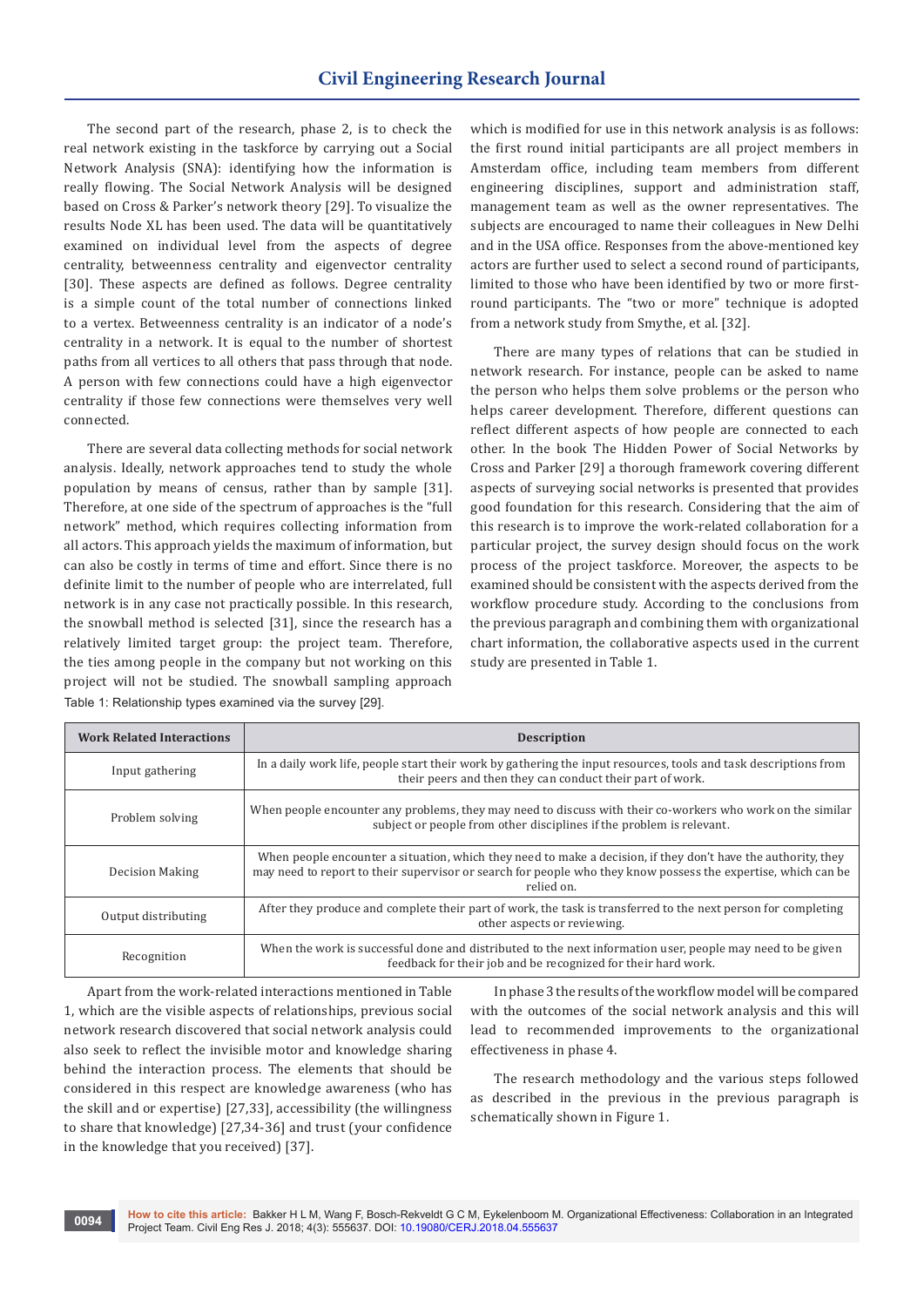

## **FEED Business Process Model Workflow model**

The FEED phase entails the work required to produce process and engineering documentation in sufficient quality and depth so as to adequately define the project requirements for detailed engineering, procurement and construction and to support a rough project cost estimate. The FEED package could be used as the basis for bidding the execution phase contracts and is used as the design basis. A good FEED should reflect all the owner's project specific requirements and avoid significant changes during the execution phase. For large sized projects, FEED contracts usually take around one year to complete. During the FEED phase, close communication between owner, operators and engineering contractor is needed to work out the project specific requirements [38]. Owner's time saving strategy resulted in contractor being both the FEED and the EPC contractor. Since Contractor will also carry out the EPC, there is no bidding procedure in between. The FEED package will mainly be used as the design basis for detailed engineering design and estimation for the investment.

Deliverables are the output from one stage and the input to the next stage. Deliverables are always the communication media and the checking points between disciplines, owner and contractor in engineering work processes. FEED deliverables are often handled not as single instances but in the form of documents, which act as carriers for the design data and will be reviewed, approved and transferred to the EPC phase. These documents differ widely in form and content, ranging from word

documents, reports, job bulletins, datasheets and calculations to documents containing graphical data or even digital models.

Based on both contractor's standards and owner's requirements, a list of main FEED deliverables for this particular project has been defined. In the business process model for the FEED only the deliverables, which are necessary for the end product/project design have been taken into account. Other project deliverables (such as Project Execution Plan, Refinery Reconfiguration Plan and Project Master Schedule) will not be investigated. After choosing the main FEED deliverables and taking the dynamics of documentation into consideration, the next step is to model the workflow based on the standard project execution procedure. The method that is used to gather the model input information is a company document study. The Project Activity Model (PAM) with associated Activity Plans, Project Requirement Checklist (PRC), Project Work Breakdown Structure (WBS) and other practices for each discipline are examined in order to derive at the activity sequences and identify the actors involved.

All these three main documents: PAM, WBS and PRC provide holistic information to understand the FEED activity and its actors. However, none of them show the sequential relation visually. PRC is a checklist and mainly focusing on describing a clear scope for a particular project. WBS divides the FEED package into manageable tasks but only has the links of activity in vertical/hierarchical level. PAM contains the information for the sequence and dependency of the tasks, but not presenting them in a graphical manner since the activities are not linked via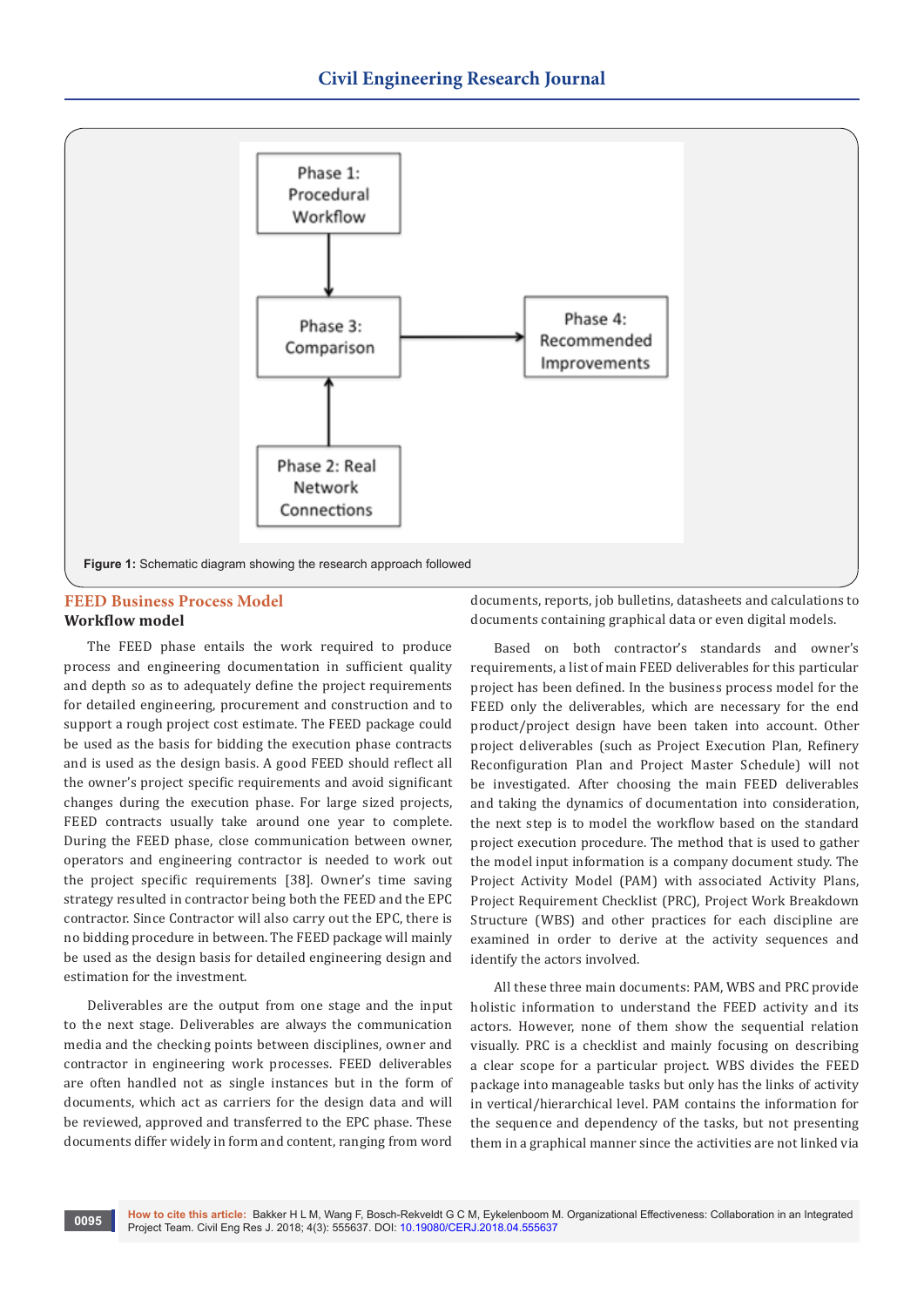lines. Besides, the whole PAM system is too complex, includes all the activities and is not project specific. For study purposes, a simplified workflow will be derived based on PAM, PRC and WBS, and focusing on the FEED deliverables.

The whole workflow of the major FEED deliverables is shown in Figure 2 with each block representing a deliverable or a task with on the top the responsible discipline. There are three types of dependencies shown in the model. One-way arrows represent the sequential dependency. Two-way arrows in orange show the mutual dependency, which means that there is an iterative and interactive process when developing both deliverables. The third type of dependency is the circular dependency shown, for

example, between the P&IDs and the HAZOP study. The HAZOP study is performed based on P&ID while also going back to P&ID development. The design specifications from the owner are the starting point of the whole model. The contractor promotes optimum interaction between the owner and the contractor team on a daily basis. The premise is that close contact and coordination between discipline leads from the owner and the contractor will facilitate and enhance the project execution. More specifically, in the team formation and organizational structure, the contractor team is set up in order to mirror owner's organization to streamline the communication channels between counter-parts.



 All the roles and responsibilities are aligned with contractor's standard execution model for the FEED stage. Engineering disciplines such as mechanical, piping and civil report to the engineering manager, while process is a separate discipline and reports to its own process manager.

#### **Multi-locations**

There are four offices involved in the FEED phase. The Amsterdam office is the leading design office of the contractor. Owner representatives are located together with contractor staff in the Amsterdam office and formed up teams of counterparts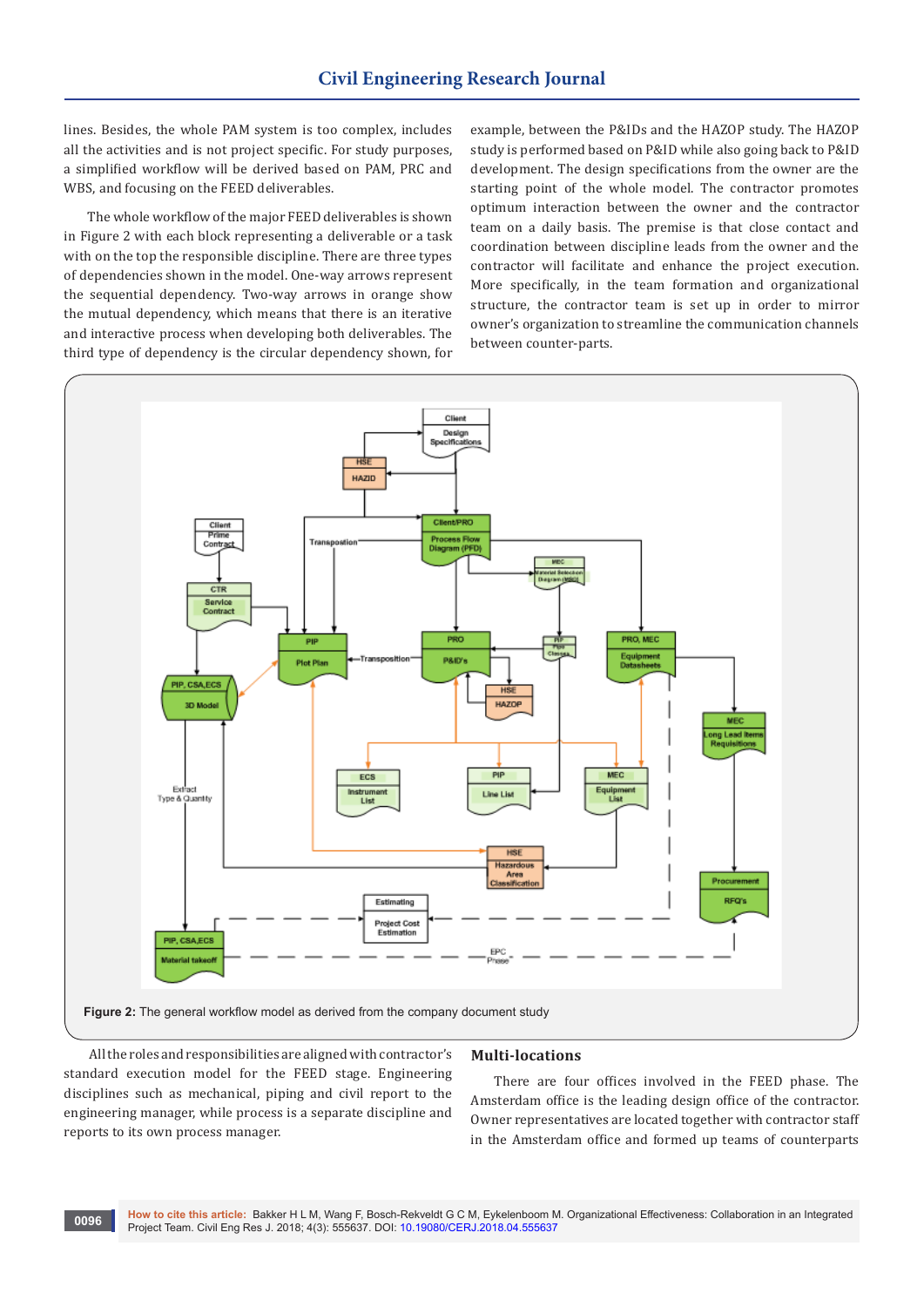in order to improve the team integration. The Amsterdam office has connections to the other three offices. The USA office is the main design & engineering office of the owner during the FEED phase. The decision makers and gatekeepers of this project are in this office and they pay close attention to the schedule and cost. This office assigns design engineers as representatives to the Amsterdam office. Therefore, at discipline level, the management team, project control team, process and engineering disciplines from the USA office have contacts with Amsterdam as well as the refinery site. Also representatives from the refinery operations department were present in the Amsterdam office. At the refinery site office, the owner's operations and maintenance team is located. This team mainly consists of process engineers, equipment engineers, electrical engineers and business **Table 2:** Discipline interaction matrix in the SOLL situation. Value 1: connections expected; Value 0: no/very few connections expected. \*Abbreviations are explained in Appendix A.

supporting staff. As a European subsidiary, this office has contacts with the main office in the USA. At the start of this study, the Site Based Engineering Team (SBET) is just formed and is located directly at the site office. Refinery site office has contact with both Amsterdam office and the USA office, especially for the activities related to the revamp task. The New Delhi shares the work with Amsterdam office in almost all the engineering disciplines, especially the disciplines involved for developing 3D model (piping, electrical and civil). Because the revamp part of work is not shared with New Delhi, this office has no direct contact with the refinery site office or the owner in the USA office. Using the organization charts of both the owner's and contractor's team together with the business process model, all relations have been tracked down and summarized in Table 2.

|                  | AUT          | CMC            | CSA            | <b>CTR</b>   | ECS          | EM           | HSE            | <b>MEC</b>   | $\mathbf{PA}$    | ${\tt P}{\tt C}$ | <b>PDDM</b>      | $\overline{\mathbf{P}}$ | PIP          | ${\bf P}{\bf M}$ | PR               | PRO            | RS               |
|------------------|--------------|----------------|----------------|--------------|--------------|--------------|----------------|--------------|------------------|------------------|------------------|-------------------------|--------------|------------------|------------------|----------------|------------------|
| *AUT             | $\mathbf{1}$ | $\overline{0}$ | $\overline{0}$ | $\mathbf{0}$ | $\mathbf{0}$ | $\mathbf{1}$ | $\overline{0}$ | $\mathbf{0}$ | $\boldsymbol{0}$ | $\mathbf{0}$     | $\boldsymbol{0}$ | $\mathbf{1}$            | $\mathbf{0}$ | $\mathbf{0}$     | $\mathbf{0}$     | $\overline{0}$ | $\boldsymbol{0}$ |
| CMC              |              | $\mathbf{1}$   | $\mathbf{1}$   | $\mathbf{1}$ | $\mathbf{0}$ | $\mathbf{1}$ | $\mathbf{0}$   | $\mathbf{0}$ | $\boldsymbol{0}$ | $1\,$            | $\boldsymbol{0}$ | $\mathbf{0}$            | $\mathbf{0}$ | $\mathbf{1}$     | $\mathbf{1}$     | $\overline{0}$ | $\mathbf{1}$     |
| <b>CSA</b>       |              |                | $\mathbf{1}$   | $\mathbf{1}$ | $\mathbf{1}$ | $\mathbf{1}$ | $\mathbf{0}$   | $\mathbf{1}$ | $\boldsymbol{0}$ | $\mathbf{1}$     | $\mathbf{1}$     | $\mathbf{1}$            | $\mathbf{1}$ | $\mathbf{0}$     | $\mathbf{0}$     | $\overline{0}$ | $\mathbf{1}$     |
| <b>CTR</b>       |              |                |                | $\mathbf{1}$ | $\mathbf{0}$ | $\mathbf{1}$ | $\overline{0}$ | $\mathbf{0}$ | $\boldsymbol{0}$ | $\mathbf{1}$     | $\boldsymbol{0}$ | $\mathbf{0}$            | $\mathbf{1}$ | $\mathbf{1}$     | $\mathbf{1}$     | $\theta$       | $\boldsymbol{0}$ |
| <b>ECS</b>       |              |                |                |              | $1\,$        | $\mathbf{1}$ | $\mathbf{1}$   | $\mathbf{1}$ | $\boldsymbol{0}$ | $\mathbf{1}$     | $\mathbf{1}$     | $\mathbf{1}$            | $\mathbf{1}$ | $\mathbf{0}$     | $\mathbf{1}$     | $\mathbf{1}$   | $\mathbf{1}$     |
| ${\bf EM}$       |              |                |                |              |              | $\mathbf{1}$ | $\mathbf{1}$   | $\mathbf{1}$ | $\mathbf{1}$     | $\mathbf{1}$     | $\mathbf{1}$     | $\mathbf{1}$            | $\mathbf{1}$ | $\mathbf{1}$     | $\mathbf{1}$     | $\mathbf{1}$   | $\mathbf{1}$     |
| <b>HSE</b>       |              |                |                |              |              |              | $\mathbf{1}$   | $\,1\,$      | $\boldsymbol{0}$ | $\boldsymbol{0}$ | $\,1\,$          | $\mathbf{0}$            | $\mathbf{1}$ | $\boldsymbol{0}$ | $\boldsymbol{0}$ | $\mathbf{1}$   | $\mathbf{1}$     |
| MEC              |              |                |                |              |              |              |                | $\,1\,$      | $\boldsymbol{0}$ | $1\,$            | $\,1\,$          | $\mathbf{1}$            | $\mathbf{1}$ | $\mathbf{0}$     | $\mathbf{1}$     | $\mathbf{1}$   | $\,1\,$          |
| PA               |              |                |                |              |              |              |                |              | $\mathbf{1}$     | $\boldsymbol{0}$ | $\mathbf{0}$     | $\mathbf{0}$            | $\mathbf{0}$ | $\mathbf{1}$     | $\mathbf{0}$     | $\overline{0}$ | $\mathbf{0}$     |
| ${\bf P}{\bf C}$ |              |                |                |              |              |              |                |              |                  | $1\,$            | $\boldsymbol{0}$ | $\mathbf{0}$            | $\mathbf{1}$ | $\mathbf{1}$     | $\mathbf{1}$     | $\mathbf{1}$   | $\mathbf{1}$     |
| <b>PDDM</b>      |              |                |                |              |              |              |                |              |                  |                  | $\mathbf{1}$     | $\mathbf{1}$            | $\mathbf{1}$ | $\mathbf{1}$     | $\mathbf{0}$     | $\mathbf{1}$   | $\mathbf{0}$     |
| PI               |              |                |                |              |              |              |                |              |                  |                  |                  | $\mathbf{1}$            | $\mathbf{1}$ | $\mathbf{1}$     | $\mathbf{0}$     | $\mathbf{1}$   | $\boldsymbol{0}$ |
| <b>PIP</b>       |              |                |                |              |              |              |                |              |                  |                  |                  |                         | $\mathbf{1}$ | $\boldsymbol{0}$ | $\mathbf{0}$     | $\mathbf{1}$   | $\mathbf{1}$     |
| PM               |              |                |                |              |              |              |                |              |                  |                  |                  |                         |              | $\mathbf{1}$     | $\mathbf{1}$     | $\mathbf{1}$   | $\mathbf{1}$     |
| PR               |              |                |                |              |              |              |                |              |                  |                  |                  |                         |              |                  | $\mathbf{1}$     | $\overline{0}$ | $\boldsymbol{0}$ |
| <b>PRO</b>       |              |                |                |              |              |              |                |              |                  |                  |                  |                         |              |                  |                  | $\mathbf{1}$   | $\mathbf{1}$     |
| RS               |              |                |                |              |              |              |                |              |                  |                  |                  |                         |              |                  |                  |                | $\,1\,$          |

Based on the workflow and the organizational arrangement, it can be expected that most frequent contacts should happen in process and project control. People from these disciplines are expected to adapt to the owner company culture quickly and be able to interpret and transfer the information accurately and efficiently to other disciplines. From the workflow chart in Figure 2, process discipline is the first one to take the initiative for the FEED activities. This discipline has to fulfill the specific role to translate the job requirements into specific scoping deliverables for the other engineering and supporting disciplines. A close cooperation between the process discipline and the owner

organization is therefore inevitable. Considering the fact that the contract type is reimbursable, the owner pays close attention to the cost, schedule and change orders via project control discipline. Therefore, there are many owner representatives from project control located directly in Amsterdam office together with contractor team and they have frequent and extensive communication with each other. Besides, these owner representatives need to keep the senior managers from the US office well informed of the progress. Therefore, this discipline also will have more contact with US office.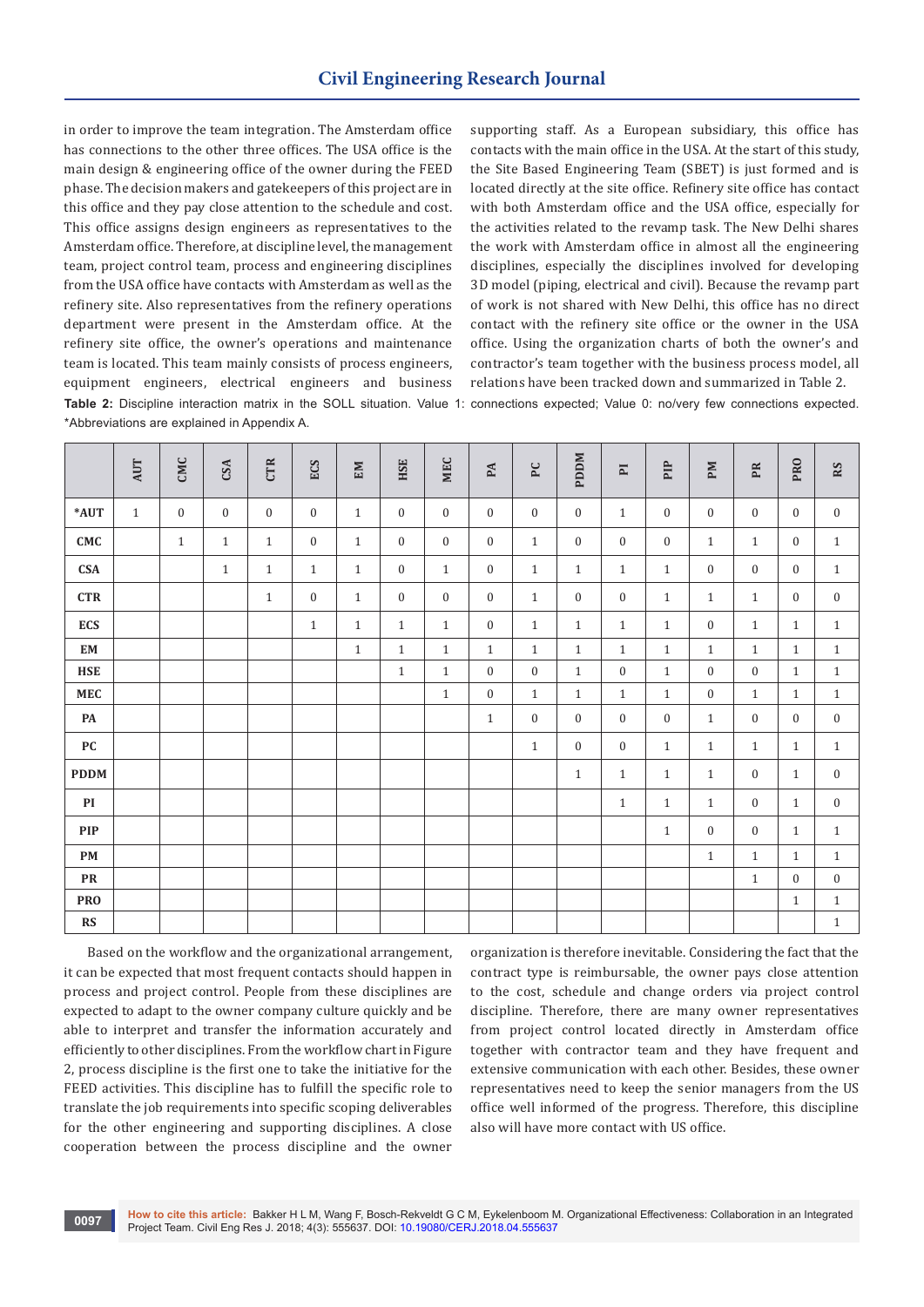## **Three levels of interaction**

The first outcome is a workflow model in Figure 2 that depicts the main work related activities, their sequence and interdependencies as well as the responsible disciplines. The results of the network information in this chapter are clustered on three levels:

**Discipline coordination level:** Visually, the workflow model shows that the process discipline is the initial discipline, which has to translate the design specifications to scope of work for other disciplines. At the same time, it takes over the design & engineering work from the owner and keeps on developing the PFDs and P&IDs. These are the basic deliverables for the FEED. Therefore, process discipline is the key player in the project. Other engineering disciplines follow directly after process and provide input for the supporting disciplines like project control, procurement and contracting.

**Office work sharing level:** Amsterdam office is expected to connect with all other three offices. New Delhi office mainly connects to Amsterdam office. USA office, Refinery Site office and Amsterdam office are expected to be connected to each other.

**Owner team integration level:** The organization structures, team compositions from both owner and contractor are investigated as well as the counterpart relations. Close contact is expected to be in the process and project control discipline.

All the network relations derived represent the SOLL (=as it should be) situation. These are not the optimized but the expected relationships for the project taskforce. In the following paragraphs carrying out a social network analysis will discover the real network relations (=IST).

#### **The Real Social Network**

In order to investigate the actual relationships a Social Network Analysis has been executed for which a survey has been designed. In a social network survey, the responses can be gathered in several ways. Ticking the names from a list of the persons the respondents have relations with, giving a score or ranking, or giving a value assessment of their perceived contact level with each person. By far the most common approach to scale (assigning numbers to) relations is to simply distinguish between relations being absent (coded 0), and ties being present (coded 1). The result of this measurement is shown in 0/1 mode and therefore is called binary scale measurement [29]. The binary measurement method has been chosen for this survey because of its simplicity.

Kossinets [39] assessed the impact on the structural properties of social networks of three kinds of missing data: network boundary specification (non-inclusion of actors or affiliations), survey non-response, and fixed choice design (a list of names is given already). He concluded that setting the network boundary too narrow and giving a fixed list of names to choose from can influence the network structure greatly

since some names will not be mentioned, potentially resulting in stochastic omission of some fraction of actors from the network. As explained, the targeted survey subjects are all members of the project team, wherever their location. Open questions were formulated, asking the respondents to nominate people instead of choosing from a predefined list. The non-response effect is generally relatively small in network analysis. When the survey asks actors to name peers with whom they interact, the nonresponse effect can be balanced out by reciprocal nominations [40].

The social network survey is launched by using the snowball method with the first round carried out in the Amsterdam office to 110 people. 80 of them responded. Hence the first round response rate is 73%. The second round is launched to 23 people, located in the USA, New Delhi and Refinery Site office. 7 of them responded. This accounts for 30% of the targeted second round group. The total number of participants is 87. Through these participants, 163 people are discovered and mapped in the network. The respondents as well as the entire network discovered are characterized as a diverse population representing a range of discipline expertise from both owner and contractor. Most of the engineering disciplines participated well in the survey. Some management and supporting disciplines have actively participated. The owner and contractor participation distribution is consistent with the spread in the organization: the owner accounts for 39% and contractor accounts for 61% of respondents. Therefore, the participants sufficiently represent the whole team.

For confidentiality reasons, code numbers have replaced the names of the participants. Each code number starts with the discipline abbreviation followed by a number. The entire social network for the project is depicted in Figure 3, with nodes (vertices) representing actors and ties (edges) representing connections between them. Each circle represents a discipline. The actors are connected within each circle and also with actors from other circles. The most connected discipline is automatically placed in the centre. The social network analysis result is mapped by using no arrow (undirected) ties. It is the overview covering all the relationship types: information input-output, problem solving, decision-making and recognition in line with Table 1. There are in total 163 people (vertices) discovered in the whole network and 769 relationships (edges) are mentioned of which 224 are two-way confirmed answers (duplicate edges) and 545 are one-way mentions (unique edges). After merging the duplicate edges, the total number of connections discovered is 657.

From the overview map in Figure 3, it is difficult to see that all disciplines are connected to each other, what can be seen is that the process and other engineering activities are well connected. No isolated islands exist at the disciplinary level. Process discipline is in the centre and taking the leading role fulfilling FEED design work. On the individual level, this general overview also reflects that no single individual is isolated.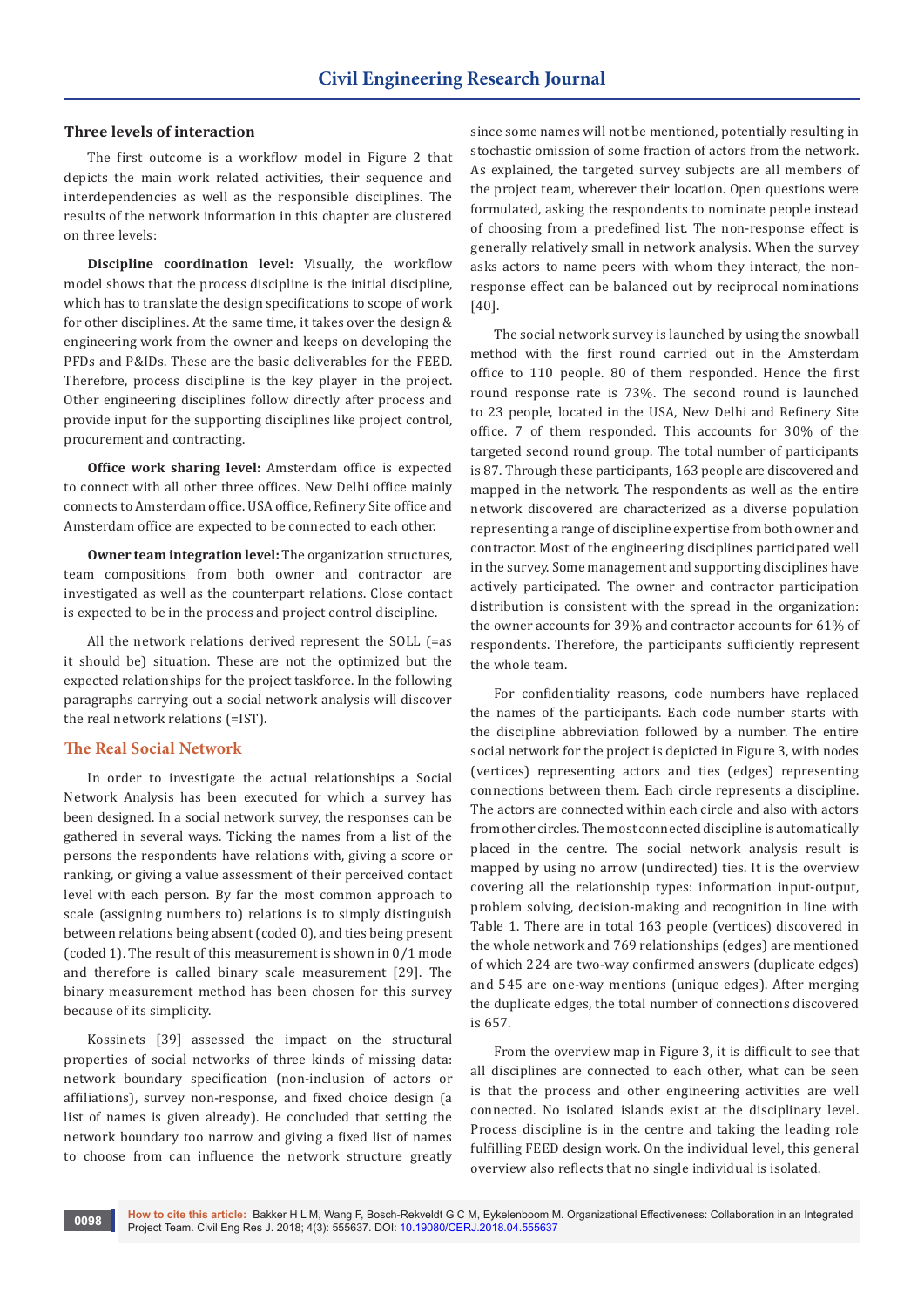

However, it can be found that some disciplines include more outliers than others. In the civil structure circle and mechanical circle, there are several people being mapped by only holding one connection to the rest of the group. When tracking back to the function of these outliers, it can be found that they are most often subject matter specialists who work in more projects at the same time and are not physically located with the project team. They serve more in an advisory capacity than being responsible for the task. In other cases, for engineering management, process, piping and project control disciplines, each individual is more actively connected. No significant spread is seen in the number of connections of individual members of one group. Each circle on the overview map can be regarded as a sub-graph and can be separately studied. That will show the connections within one single discipline. It is assumed that people who work on similar tasks have more interactions than those who work on different topics.

Process discipline is highly intra-connected with each person having on average connections with 3 people in the same discipline. Among other engineering disciplines, piping is most connected with each person being connected to approximately 2 people in the same discipline. Mechanical and piping have a similar size of group (19 and 17 people, respectively) but the mechanical discipline is less intra-connected even with two more people. The same can be seen when comparing the electrical control department with civil structure, where civil is clearly less connected. This result is very logical for mechanical, considering their specialty on different kinds of equipment (from heat exchanger to furnace, from reactor to compressor). They are very much focused on their own area of work and are educated in specialized areas. While, in process or piping, people usually have the same kind of knowledge. It is easier and more necessary for them to transfer and exchange knowledge with their discipline. The project control and engineering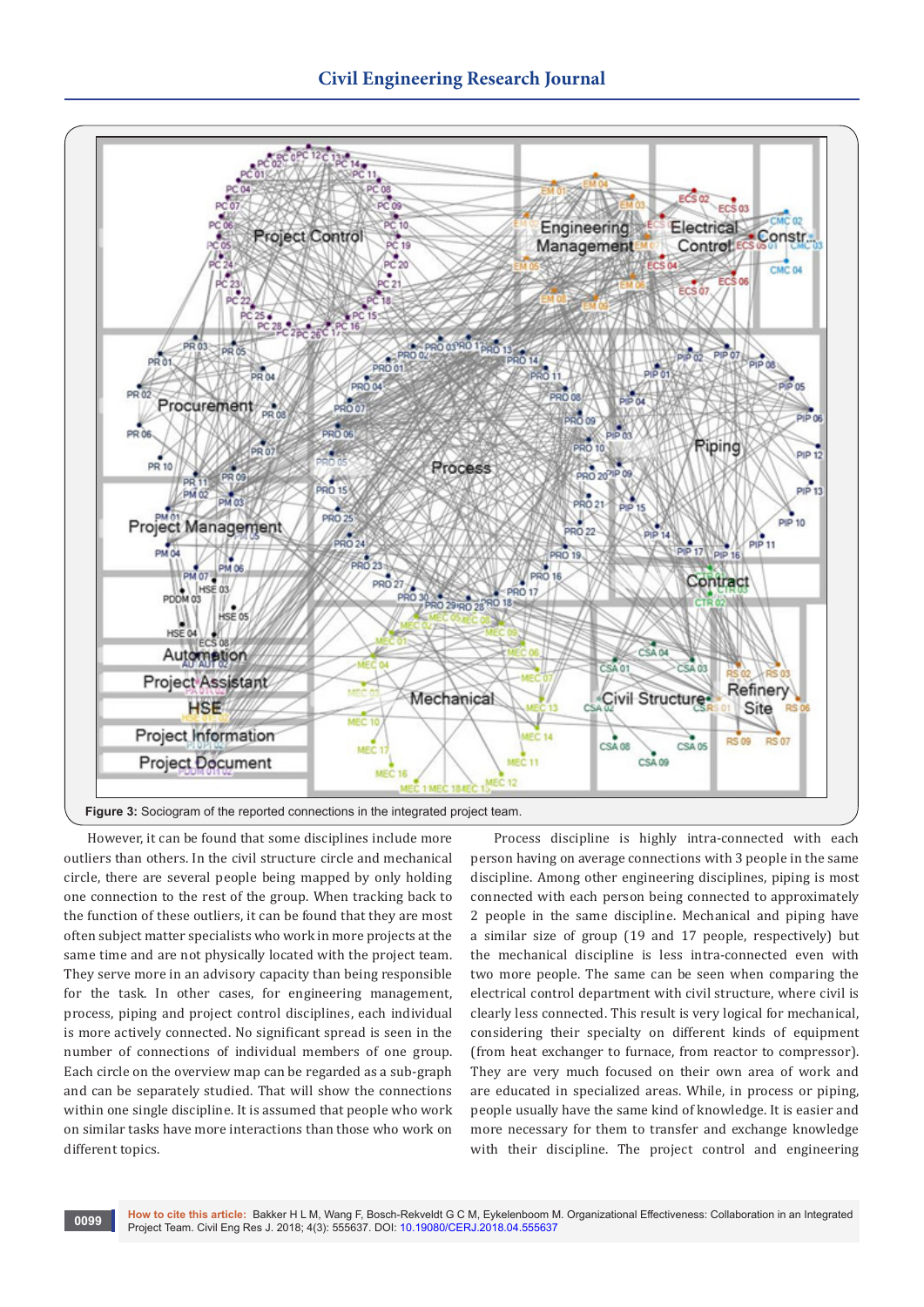management disciplines also have high intra-connecting scores, around 3 people/person, which means that these two disciplines are very well integrated as a group.

The connections among different disciplines can be shown graphically (Figure 4), a graph that is less cluttered, but it is probably more clearly shown in a quantitative way in a matrix. The matrix in Table 3 shows how many connections are mentioned by the respondents clustered by discipline. It also includes the internal connection within one discipline in the diagonal line. The larger the number of connections is, the stronger the link and more frequent the communication between the disciplines.



|                  | <b>AUT</b> | <b>CMC</b>     | <b>CSA</b> | <b>CTR</b>     | <b>ECS</b> | <b>EM</b>      | <b>HSE</b>   | <b>MEC</b> | PA             | <b>PC</b>      | <b>PDDM</b>  | PI             | <b>PIP</b>     | PM             | ${\bf PR}$     | <b>PRO</b> | RS             |
|------------------|------------|----------------|------------|----------------|------------|----------------|--------------|------------|----------------|----------------|--------------|----------------|----------------|----------------|----------------|------------|----------------|
| <b>AUT</b>       |            |                | 2          |                |            | $\mathbf{1}$   |              |            | $\overline{c}$ |                | 2            | 2              |                |                | $\mathbf{1}$   |            |                |
| CMC              |            | $\overline{4}$ |            | $\mathbf{1}$   |            | 6              |              |            | $\mathbf{1}$   | $\overline{4}$ |              |                |                | 6              | $\mathbf{1}$   |            |                |
| <b>CSA</b>       |            |                | 8          |                |            | 6              |              |            |                | 3              |              | $\mathbf{1}$   | $\overline{7}$ |                |                |            |                |
| <b>CTR</b>       |            |                |            | $\overline{2}$ |            | $\overline{c}$ |              |            |                | $\overline{2}$ |              |                | $\mathbf{1}$   | $\overline{2}$ | $\sqrt{2}$     |            |                |
| <b>ECS</b>       |            |                |            |                | 10         | $\overline{7}$ | $\mathbf{1}$ | 3          |                | $\overline{4}$ |              |                | $\mathbf{1}$   |                | $\mathbf{1}$   | 9          | 5              |
| EM               |            |                |            |                |            | 24             | 4            | 9          | 3              | 14             | 10           | $\overline{4}$ | 20             | 22             | $\overline{c}$ | 9          | 9              |
| <b>HSE</b>       |            |                |            |                |            |                | 3            |            |                | $\mathbf{1}$   |              |                |                |                |                | 5          | $\mathbf{1}$   |
| <b>MEC</b>       |            |                |            |                |            |                |              | 25         |                | $\overline{2}$ | 2            |                | 5              |                | 11             | 8          | 3              |
| PA               |            |                |            |                |            |                |              |            | $\mathbf{1}$   | $\mathbf{1}$   |              |                |                | 6              | $\mathbf{1}$   |            |                |
| ${\bf P}{\bf C}$ |            |                |            |                |            |                |              |            |                | 88             | 3            |                | 3              | 20             | 9              | 6          | $\sqrt{3}$     |
| <b>PDDM</b>      |            |                |            |                |            |                |              |            |                |                | $\mathbf{1}$ | $\mathbf{1}$   |                | 2              | $\mathbf{1}$   | $\sqrt{2}$ |                |
| PI               |            |                |            |                |            |                |              |            |                |                |              |                |                | $\,1\,$        |                |            |                |
| <b>PIP</b>       |            |                |            |                |            |                |              |            |                |                |              |                | 32             | $\mathbf{1}$   | $\mathbf{1}$   | 12         | $\sqrt{3}$     |
| PM               |            |                |            |                |            |                |              |            |                |                |              |                |                | 11             | 3              | 5          | $\overline{2}$ |
| <b>PR</b>        |            |                |            |                |            |                |              |            |                |                |              |                |                |                | 21             |            |                |
| <b>PRO</b>       |            |                |            |                |            |                |              |            |                |                |              |                |                |                |                | 93         | $17\,$         |
| RS               |            |                |            |                |            |                |              |            |                |                |              |                |                |                |                |            | $\mathbf{1}$   |

**How to cite this article:** Bakker H L M, Wang F, Bosch-Rekveldt G C M, Eykelenboom M. Organizational Effectiveness: Collaboration in an Integrated Protifice Team. Civil Eng Res J. 2018; 4(3): 555637. DOI: [10.19080/CERJ.2018.04.555637](http://dx.doi.org/10.19080/CERJ.2018.04.555637)<br>Project Team. Civil Eng Res J. 2018; 4(3): 555637. DOI: 10.19080/CERJ.2018.04.555637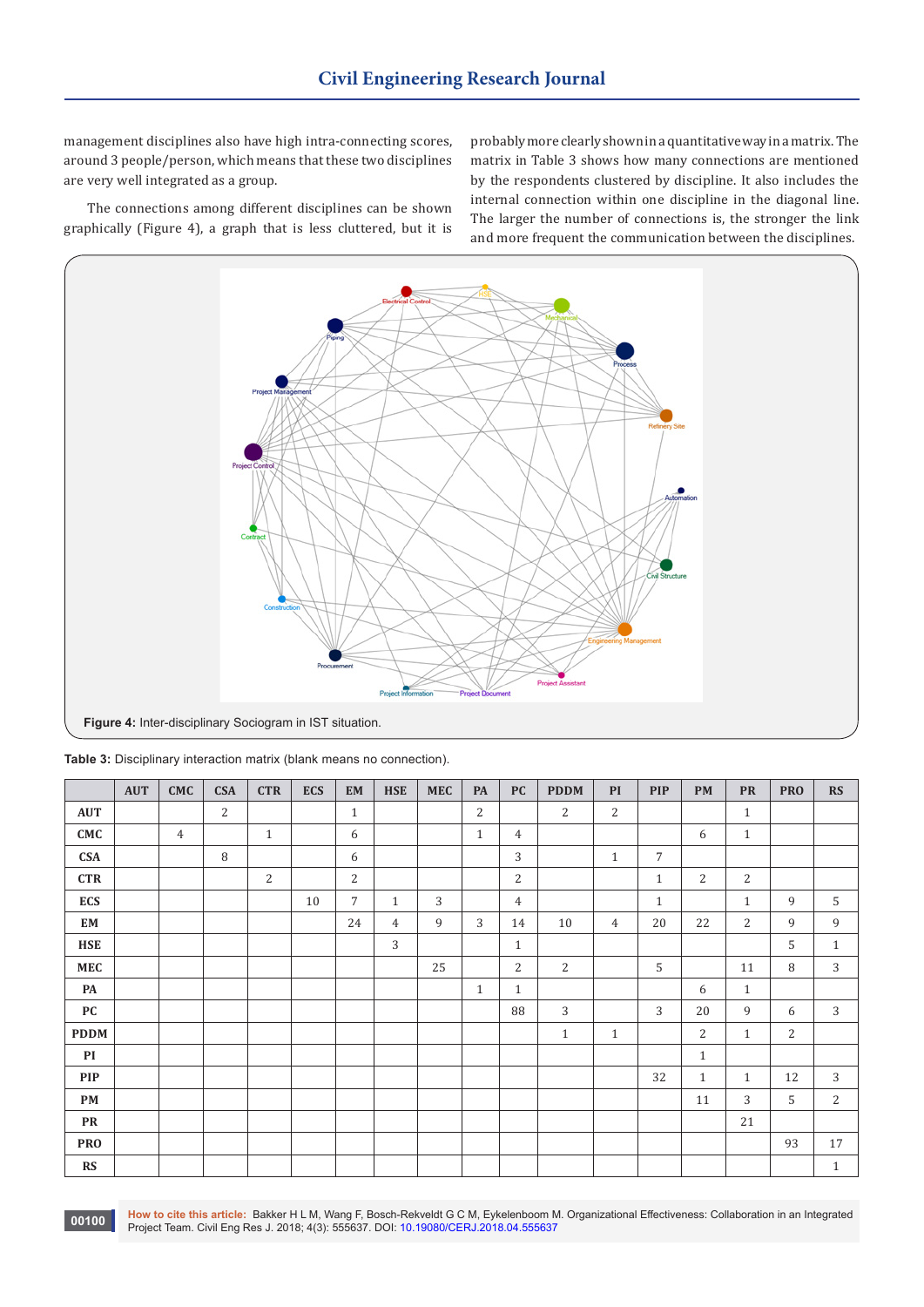As can be seen there are many empty cells which might represent missing connections. However, to accurately analyze this matrix, the no-connection judgment should not be made directly based on the visualized results. It is not always necessary, nor desirable, to connect all the disciplines together. Only when it is necessary according to the

Work-related procedure, should two disciplines have connections. Too many connections will bring an overload of information and thus decrease the productivity. Therefore, this matrix provides a very good overview of the IST situation, which can now be compared with Table 2 representing the SOLL situation derived from the workflow study to find the structural gaps and missing links. This comparison is provided in Table 4.

**Table 4:** Missing links (Red Cross), unexpected links (red numbers) and insufficient connections (yellow fields). The numbers in the top row and left column are representing the size of the groups.

| Group<br><b>Size</b> |             | $\overline{2}$ | $\overline{4}$ | 8          | 3            | 8  | 9              | 5              | 19 | $\overline{2}$ | 28             | 3            | $\mathbf{2}$   | 17             | $7\phantom{.0}$ | 11             | 29             | 6            |
|----------------------|-------------|----------------|----------------|------------|--------------|----|----------------|----------------|----|----------------|----------------|--------------|----------------|----------------|-----------------|----------------|----------------|--------------|
|                      | <b>AUT</b>  | <b>CMC</b>     | <b>CSA</b>     | <b>CTR</b> | <b>ECS</b>   | EM | <b>HSE</b>     | <b>MEC</b>     | PA | <b>PC</b>      | <b>PDDM</b>    | PI           | <b>PIP</b>     | <b>PM</b>      | <b>PR</b>       | <b>PRO</b>     | <b>RS</b>      |              |
| $\mathbf{2}$         | <b>AUT</b>  | X              |                | 2          |              |    | $\,1\,$        |                |    | 2              |                | 2            | $\overline{2}$ |                |                 | $\mathbf{1}$   |                |              |
| $\boldsymbol{4}$     | CMC         |                | $\overline{4}$ | X          | $\mathbf{1}$ |    | 6              |                |    | $\mathbf{1}$   | $\overline{4}$ |              |                |                | 6               | $\mathbf{1}$   |                | X            |
| ${\bf 8}$            | <b>CSA</b>  |                |                | 8          | X            | X  | 6              |                |    |                | 3              | X            | $\mathbf{1}$   | $\overline{7}$ |                 |                |                | $\mathbf X$  |
| $\overline{3}$       | <b>CTR</b>  |                |                |            | 2            |    | $\overline{2}$ |                |    |                | $\overline{2}$ |              |                | $\mathbf{1}$   | 2               | $\overline{2}$ |                |              |
| 8                    | <b>ECS</b>  |                |                |            |              | 10 | $\overline{7}$ | $\mathbf{1}$   | 3  |                | $\overline{4}$ | X            | X              | $\mathbf{1}$   |                 | $\mathbf{1}$   | 9              | 5            |
| 9                    | EM          |                |                |            |              |    | 24             | $\overline{4}$ | 9  | 3              | 14             | 10           | $\overline{4}$ | 20             | 22              | 2              | 9              | 9            |
| $5\phantom{.0}$      | <b>HSE</b>  |                |                |            |              |    |                | 3              | X  |                | $\mathbf{1}$   | X            |                | X              |                 |                | 5              | $\mathbf{1}$ |
| 19                   | <b>MEC</b>  |                |                |            |              |    |                |                | 25 |                | $\sqrt{2}$     | $\sqrt{2}$   | X              | 5              |                 | 11             | 8              | 3            |
| $\mathbf{2}$         | PA          |                |                |            |              |    |                |                |    | $\mathbf{1}$   | $\mathbf{1}$   | $1\,$        |                |                | 6               | $\mathbf{1}$   |                |              |
| 28                   | PC          |                |                |            |              |    |                |                |    |                | 88             | 3            |                | 3              | 20              | 9              | 6              | 3            |
| 3                    | <b>PDDM</b> |                |                |            |              |    |                |                |    |                |                | $\mathbf{1}$ | $\mathbf{1}$   | $\mathbf X$    | $\overline{2}$  | $\mathbf{1}$   | $\overline{2}$ |              |
| $\mathbf{2}$         | PI          |                |                |            |              |    |                |                |    |                |                |              | $\mathbf X$    | X              | $\mathbf{1}$    |                | X              |              |
| 17                   | <b>PIP</b>  |                |                |            |              |    |                |                |    |                |                |              |                | 32             | $\mathbf{1}$    | $\mathbf{1}$   | 12             | 3            |
| $\overline{7}$       | PM          |                |                |            |              |    |                |                |    |                |                |              |                |                | 11              | 3              | 5              | 2            |
| 11                   | <b>PR</b>   |                |                |            |              |    |                |                |    |                |                |              |                |                |                 | 21             |                |              |
| 29                   | <b>PRO</b>  |                |                |            |              |    |                |                |    |                |                |              |                |                |                 |                | 93             | 17           |
| 6                    | RS          |                |                |            |              |    |                |                |    |                |                |              |                |                |                 |                |                | $\mathbf{1}$ |

When only the links between owner and contractor are studied, it is again clear that the process discipline is very well connected both internally with owner staff within the process circle and externally with owner staff from other disciplines. Similarly, contractor's engineering management, electrical control system, mechanical and project control disciplines are very well integrated with the owner team. From this analysis can be seen that the piping department has no internal connections: piping staff are mostly connected with the owner staff from mechanical, process, engineering management and refinery site. Given the fact that the project team will roll over to EPC phase when piping discipline plays a more central role, the ownercontractor integration in this particular discipline should be an area of attention.

Apart from mapping the connections nominated by the taskforce, respondents were also asked for missing links. As a response the owner process engineers indicated that they wished to have more direct contact with contractor staff in the New Delhi office. On discipline level, a very distinguishing result is that many disciplines stressed to have more interactions with the refinery site. Second finding is that project engineers

proposed to have more connections with HSE. Project control staff indicated that they would like to get more help from the engineering disciplines to help understand scope of work and work sequence.

The quantitative analysis aims at identifying individual network influences on the whole project team. There are four parameters that will be measured in the study [30]:

- Degree centrality: directly contact numbers
- Betweenness centrality: bridge scores between people
- Closeness centrality: distance scores for broadly connected people
- Eigenvector centrality: influence scores for strategically connected people

Except for the degree centrality, for which the absolute value directly indicates the number of connections; other centralities are better to be interpreted using the ranking and relative value instead of the absolute value. Figure 5 shows degree centrality on the x-axis, betweenness centrality on the y-axis and the node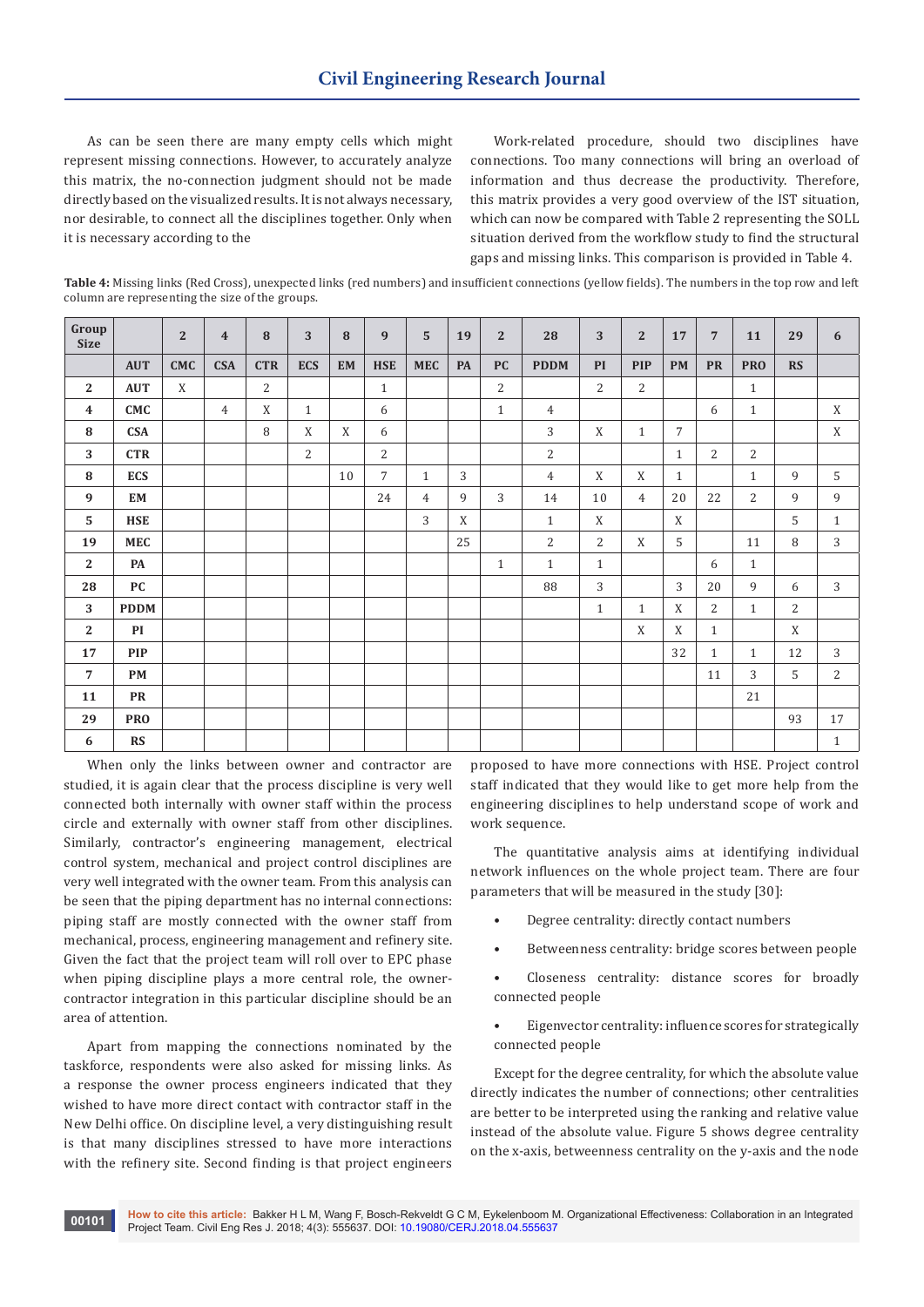size represents the closeness centrality. Since the quantitative method is mainly suitable for individual network influence study, this research also focuses on evaluating and discovering the most centralized staff. Besides, considering the role and function

of each individual, special focus is given to the lead engineers and the management team members, who are coloured green (=contractor leads) and blue (=owner leads). The red nodes are common staff.





Two lines, representing the averages, split the whole graph into four quadrants. The people who are shown in the first quadrant have relatively high betweenness centrality and degree (above the average level). It can be noticed that most of the discipline leads from contractor and owner belong to this category. Logically, there is almost no one in the fourth quadrant (Q4) since without possessing a number of direct contacts it is not easy to be acting as a bridge between people. The left bottom quadrant (Q3) contains the outliers of the network; this group actually contains quite an amount of people. However, in the graph, the nodes with same value are covered by each other. People in the right bottom quadrant (Q2) are active networkers because they have above average direct contacts. Supporting and management actors (EM, PM and PC) are in this category and are actively engaged networkers indicating that they facilitate the process, but without them, the real engineering work can still be achieved.

The degree of centrality (vertex) is a count of the number of unique edges that are connected to it. The higher the numbers

of ties an actor has, the more influential he or she may be. The average degree centrality of studied participants is 8. By checking the x-axis on Figure 5, EM03 has the highest degree centrality score: 29 direct connections. PRO06 and EM04 have the same degree centrality: 25. EM03 is the engineering manager from contractor side.PRO06 is a lead process design engineer from the owner and EM04 is a project engineer from the owner. EM03 and PRO06 also largely exceed the second level of high betweenness centrality: PRO13, EM04, EM09, PC13. This indicates that these two actors really develop their function role as much as possible as manager and lead engineer and they have high potential of interpersonal skills. This can also indicate that the network is highly dependent on these two central actors. Any job changes happening to these key actors may influence the connectivity for the project team at least for a short period.

Betweenness centrality is a measure of how often a given vertex lies on the shortest path between two other vertices. More generally, vertices that are included in many of the shortest paths between other vertices (called geodesic distances) have a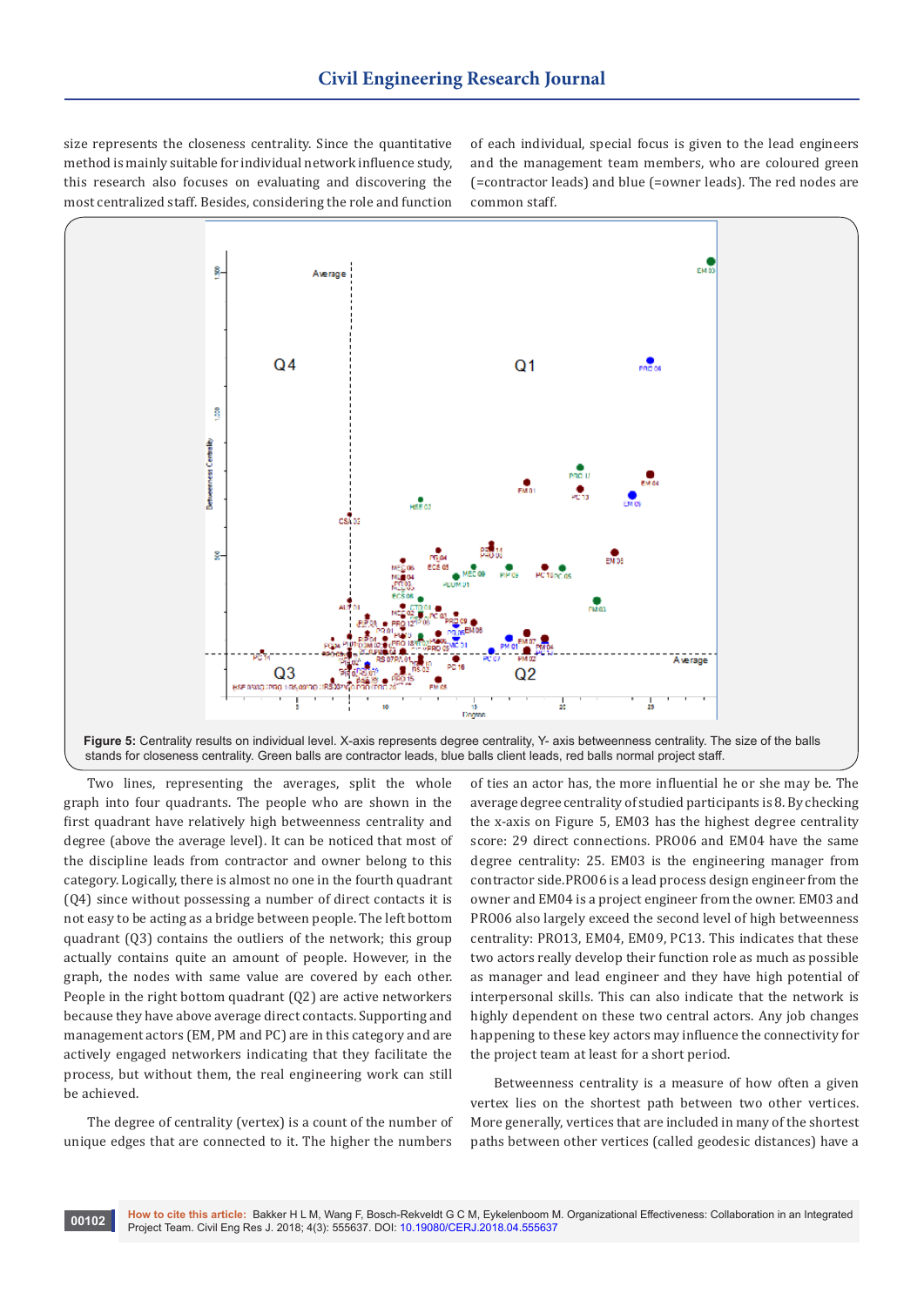higher betweenness centrality than those that are not included on such paths. A node with high betweenness centrality has a large influence on the transfer of items through the network, under the assumption that item transfer follows the shortest paths. This can be thought of as a kind of "bridge" score, a measure of how much the removal of a person would disrupt the connections between other people in the network. The idea of brokering is often captured in the measure of betweenness centrality. Therefore, networks that have individuals with high betweenness are vulnerable to having information flows disrupted by power plays or key individuals leaving.

Closeness centrality is a measure indicating the social distance. The higher this value is, the more influential a person is considering the distance he/she needs to get connected to others. One property of closeness centrality is that individuals who are highly connected to others within their own cluster tend to have a high closeness centrality [41]. For this centrality value, many people are having the same highest score value. Among them, the engineering discipline leads from mechanical, piping, civil are found as well as the process leads. This result indicates the lead engineers fulfill their network functions very well in their own disciplines. High centrality/connectiveness might be an indicator for overload of an individual.

Eigenvector centrality is a more sophisticated view of centrality: a person with few connections could have a very high eigenvector centrality if those few connections were themselves very well connected. Eigenvector centrality allows for connections to have a variable value, so that connecting to some vertices has more benefit than connecting to others. Similar to degree, eigenvector centrality extends itself to calculate how "connected" are the nodes connected to you. Therefore, usually highly connected individuals within highly interconnected clusters have high eigenvector centrality [41]. In the social network analysis result (Figure 3) engineering management, project management, process and project control group are very well connected within their own group, and at the same time, very well connected to almost all the other disciplines. Therefore, the calculation result of the highest individual score of eigenvector centrality mostly comes from these three disciplines.

## **Practical Results**

For practical applications the results from the business process model (SOLL) are compared with the outcomes of the social network survey (IST). The comparison is carried out in two steps:

i. By checking the binary numbers in both situations, the missing links and/or unexpected links can be found and

ii. By checking for existing connections whether the amount is consistent compared to the group size and focusing again on the three levels: discipline, office sharing and contractor-owner integration [42].

On the discipline collaboration level, missing links appear mainly in civil discipline and HSE discipline. Civil is very well connected to piping and project engineers. It is suggested to pay more attention to the work coordination with mechanical and electrical control discipline. In addition, the connection among civil, construction and refinery site needs to be strengthened. Considering the size of the discipline, some connections are mentioned but are identified as not sufficient. Piping and electrical control are expected to have more direct contact with each other instead of through process. From the owner side, there is interaction between procurement and construction, but this link is missing in the contractor team. There are only five connections between process and HSE. It is suggested to promote a way to bring HSE knowledge more to the process design.

On the office collaboration level, even though the four offices are connected as expected in the SOLL situation, the New Delhi office is largely neglected except for the piping discipline. The detailed number of connections reveals more information and it can be seen that even though most of the technical disciplines are mentioned from the New Delhi office, they are usually only mentioned once and only the lead engineer is mentioned. In contrast to other disciplines, piping staff have strikingly more connections with New Delhi. Through observation, it can be found out that the piping lead in Amsterdam office set a very good example by daily communicating with the New Delhi office colleagues. This lead really pays attention to the work sharing and has more personal care for his co-workers in the other offices. It is suggested to take the piping lead as a leading example for other disciplines and pay more attention to and share work with the execution office in New Delhi.

On the owner-contractor team integration level, the process, project control and engineering management team are very well connected to the owner. The piping discipline, even without obvious counterpart, finds its own way to forward their problems and carry out discussion with the owner, mainly through mechanical/project engineers. The interaction at the refinery site is still weak because of the recent set-up of the onsite team [43].

The development of a business process model for a particular project phase in combination with SNA has the potential to improve the effectiveness of integrated project teams. Via the study and the combination of the two methods a number of shortcomings in the project team organization have surfaced. Due to the combination of the models the real time differences compared to the (theoretical) organizational model have helped to further strengthen the team, incorporated people more closely to the team and identified areas that needed more intensive collaboration in order for the integrated team to be as effective as possible. As mentioned in the introduction, this has not been a once-off exercise. The involvement of subsequent students in the project team put the focus on the EPC phase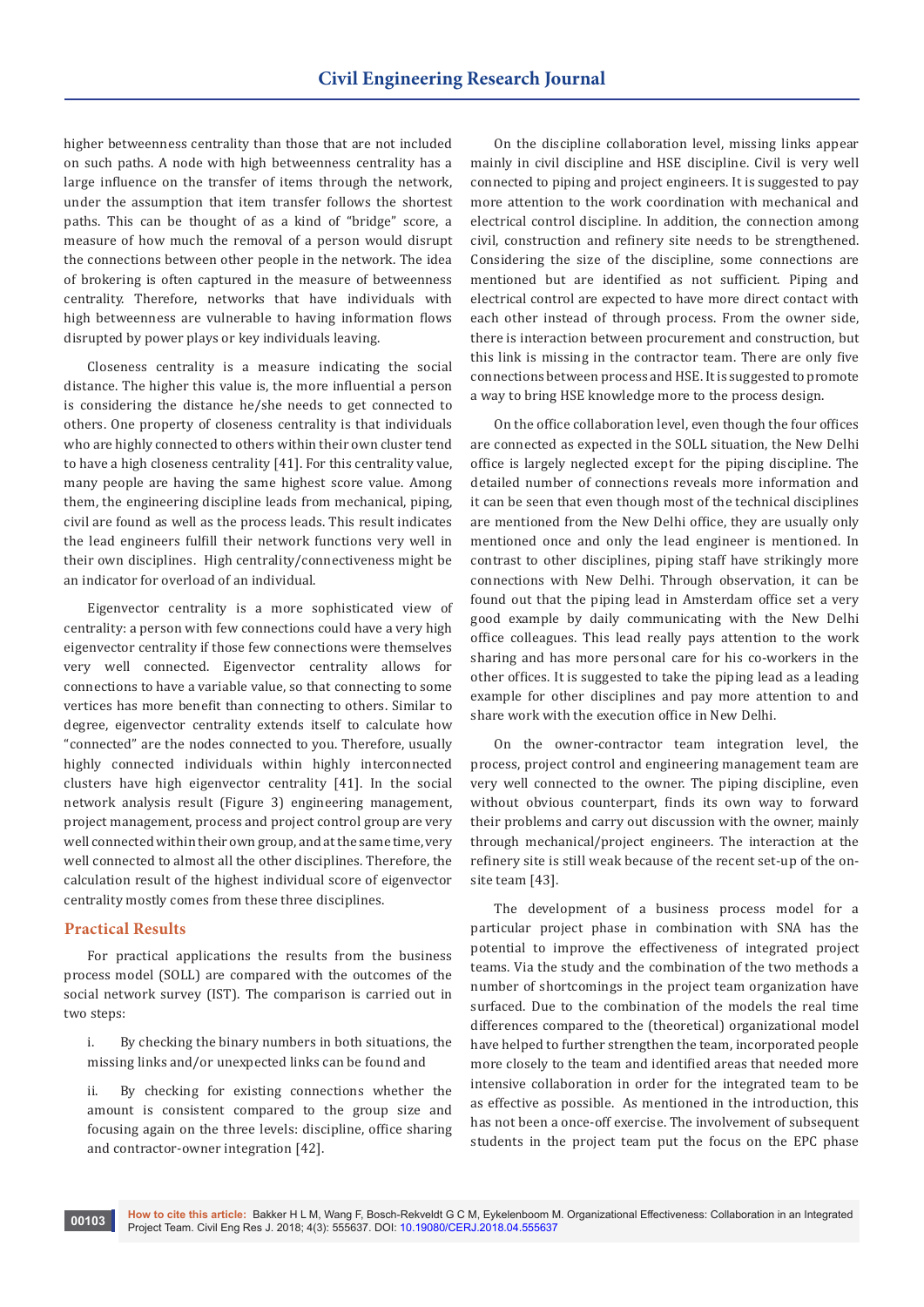and subsequently also on the collaboration between the main contractor and their sub-contractors and suppliers [44,45].

## **Conclusion**

This research innovated the methodology to study a complex project by combining the social network analysis with business workflow modeling forming a SOLL-IST comparison framework. Firstly, this research can be seen as an extension of the business process management methodology. It started by adopting the workflow concept for the process industry. Furthermore, the research focused on the "people" aspect in the workflow and build upon the idea of discovering social networks from the workflow.

The social network analysis was adopted and tailor-made survey questions were developed. In traditional social network analysis, it is difficult to interpret the result, especially, to tell whether a missing link really exists. More background information has to be given in order to judge if a connection is necessary depending on what kind of relations are being studied. That is why in this research the workflow study provides a better base for analyzing and interpreting the social network result.

In addition, this research provided insights into the collaboration in the process industry by targeting the three levels of collaboration that exist in many projects in this industry. It combined the different collaboration themes from the literature study: disciplinary collaboration, globally distributed project team collaboration and client-contractor team integration. This study provides a more holistic view and the findings from this research also showed that these three levels of interaction are very much intertwined and are influencing each other.

The project team has acted on the findings by looking at alleviating the overload on some key players that surfaced during the analysis of Figure 5, and stimulating relationships that have been weak or non-existent. By doing that the coherence between the various locations and disciplines is further improved and the work processes become even more robust and effective. The client and contractor made the deliberate choice, however, that full team integration is not a goal of the project. Too much integration between disciplines could disturb the production machine and construction effectiveness. The research will be continued, however in the EPC phase to further integrate the two teams aimed at successful project completion and subsequently also on the collaboration between the main contractor and their sub-contractors and suppliers.

For the multi-actor study, only owner and contractor have been considered. However, it is suggested to involve the subcontractors and suppliers in the subsequent study during the EPC phase. Another interesting element for future study would be the influence of contract type. The reimbursable nature of the project may lead to more owner staff in the project control

discipline in order to keep detailed track of the project cost and schedule.

The overall conclusion is that the development of a business process model for a particular project phase in combination with SNA has the potential to improve the effectiveness of integrated project teams.

## **Acknowledgement**

This research did not receive any specific grant from funding agencies in the public, commercial, or not-for-profit sectors. The authors are grateful to the project team for their willingness to cooperate in this research.

#### **Appendix A**

| Acronym     | <b>Discipline Description</b>  |
|-------------|--------------------------------|
| AUT         | Automation                     |
| CMC         | Construction                   |
| <b>CSA</b>  | Civil Structure                |
| <b>CTR</b>  | Contract                       |
| ECS         | Electrical Control             |
| EM          | <b>Engineering Management</b>  |
| <b>HSE</b>  | Health, Safety and Environment |
| <b>MEC</b>  | Mechanical                     |
| PA          | Project Assistant              |
| PC.         | Project Control                |
| <b>PDDM</b> | Project Document               |
| PI          | Project Information            |
| PIP         | Piping                         |
| <b>PM</b>   | <b>Project Management</b>      |
| <b>PR</b>   | Procurement                    |
| <b>PRO</b>  | Process                        |
| <b>RS</b>   | Refinery Site                  |

#### **References**

- 1. Merrow EW (2011) Industrial megaprojects: Concepts, Strategies and Practices for Success, John Wiley & Sons Inc, Hoboken, New Jersey, USA.
- 2. Ernst, Young (2014) Spotlight on Oil & Gas megaprojects.
- 3. [Morris PWG, Hough GH \(1987\) The Anatomy of Major Projects: a study](https://inis.iaea.org/search/search.aspx?orig_q=RN:21028774)  [of the Reality of Project Management, John Wiley, Chichester, UK.](https://inis.iaea.org/search/search.aspx?orig_q=RN:21028774)
- 4. [Suprapto M, Bakker HLM, Mooi HG, Moree W \(2014\) Sorting out the](https://www.sciencedirect.com/science/article/abs/pii/S026378631400091X)  [essence of owner-contractor collaboration in capital projects delivery.](https://www.sciencedirect.com/science/article/abs/pii/S026378631400091X)  [International Journal of Project Management 33\(3\): 664-683](https://www.sciencedirect.com/science/article/abs/pii/S026378631400091X).
- 5. Bosch-Rekveldt MGC (2011) Managing Complex Projects, Dissertation, Delft University of Technology, The Netherlands.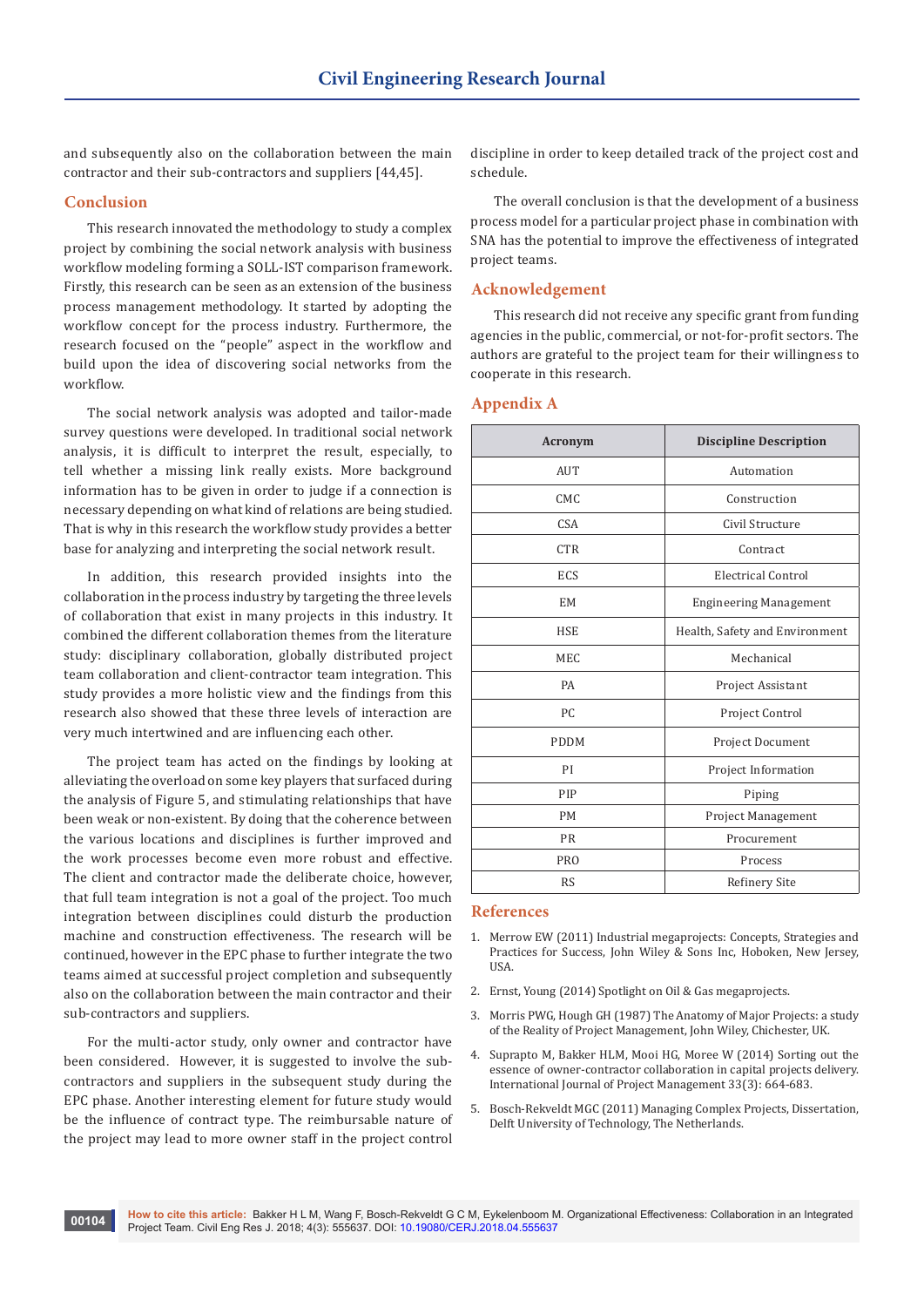- 6. [Lawrence P, Bouzeghoub M, Fabret F, Matulovic-broqué M \(1997\)](http://citeseerx.ist.psu.edu/viewdoc/summary?doi=10.1.1.42.6448)  [Workflow handbook. Paper presented at the In Proc. Intl. Workshop on](http://citeseerx.ist.psu.edu/viewdoc/summary?doi=10.1.1.42.6448)  [Design and Management of Data Warehouses \(DMDW'99\).](http://citeseerx.ist.psu.edu/viewdoc/summary?doi=10.1.1.42.6448)
- 7. [Odessa C \(2015\) Design elements-Workflow diagram 2015](http://www.conceptdraw.com/examples/warehouse-process-flow-diagram-example).
- 8. [Van Der Aalst WM, Ter Hofstede AH, Weske M \(2003\) Business process](https://link.springer.com/chapter/10.1007/3-540-44895-0_1)  [management: A survey Business process management pp. 1-12.](https://link.springer.com/chapter/10.1007/3-540-44895-0_1)
- 9. [Caverlee J, Bae J, Wu Q, Liu L, Pu C, Rouse WB \(2007\) Workflow man](https://pdfs.semanticscholar.org/bb02/57a3e61dd9f72c122e9356b674a8b4ee6260.pdf)[agement for enterprise transformation. Information, Knowledge, Sys](https://pdfs.semanticscholar.org/bb02/57a3e61dd9f72c122e9356b674a8b4ee6260.pdf)[tems Management 6\(1\): 61-80](https://pdfs.semanticscholar.org/bb02/57a3e61dd9f72c122e9356b674a8b4ee6260.pdf).
- 10. [Barga R, Gannon D \(2007\) Scientific versus business workflows. Work](https://link.springer.com/chapter/10.1007/978-1-84628-757-2_2)[flows for e-Science, pp. 9-16.](https://link.springer.com/chapter/10.1007/978-1-84628-757-2_2)
- 11. [Nagl M, Westfechtel B, Schneider R \(2003\) Tool support for the man](https://www.sciencedirect.com/science/article/pii/S0098135402001643)[agement of design processes in chemical engineering. Computers &](https://www.sciencedirect.com/science/article/pii/S0098135402001643)  [Chemical Engineering 27\(2\): 175-197](https://www.sciencedirect.com/science/article/pii/S0098135402001643).
- 12. [Santos IH, Göbel M, Raposo AB, Gattass M \(2004\) A multimedia work](https://webserver2.tecgraf.puc-rio.br/~abraposo/pubs/vrcai2004/vrcai04.pdf)[flow-based collaborative engineering environment for oil & gas indus](https://webserver2.tecgraf.puc-rio.br/~abraposo/pubs/vrcai2004/vrcai04.pdf)[try. Paper presented at the Proceedings of the 2004 ACM SIGGRAPH](https://webserver2.tecgraf.puc-rio.br/~abraposo/pubs/vrcai2004/vrcai04.pdf)  [international conference on Virtual Reality continuum and its applica](https://webserver2.tecgraf.puc-rio.br/~abraposo/pubs/vrcai2004/vrcai04.pdf)[tions in industry](https://webserver2.tecgraf.puc-rio.br/~abraposo/pubs/vrcai2004/vrcai04.pdf).
- 13. [Schneider R, Marquardt W \(2002\) Information technology support in](https://www.sciencedirect.com/science/article/pii/S0009250902000751)  [the chemical process design life cycle. Chemical Engineering Science](https://www.sciencedirect.com/science/article/pii/S0009250902000751)  [57\(10\): 1763-1792](https://www.sciencedirect.com/science/article/pii/S0009250902000751).
- 14. [Sidhu JS, Volberda HW \(2011\) Coordination of globally distributed](https://www.sciencedirect.com/science/article/abs/pii/S0969593111000072)  [teams: A co-evolution perspective on off shoring. International Busi](https://www.sciencedirect.com/science/article/abs/pii/S0969593111000072)[ness Review 20\(3\): 278-290.](https://www.sciencedirect.com/science/article/abs/pii/S0969593111000072)
- 15. [Joshi A, Labianca G, Caligiuri PM \(2003\) Getting along long distance:](https://www.sciencedirect.com/science/article/pii/S1090951602000949)  [Understanding conflict in a multinational team through network anal](https://www.sciencedirect.com/science/article/pii/S1090951602000949)[ysis. Journal of World Business 37\(4\): 277-284](https://www.sciencedirect.com/science/article/pii/S1090951602000949).
- 16. Patel A (2008) Best Practices in Front-End Design.
- 17. [Battsetseg A, Ahn H, Lee Y, Park M, Kim H, et al. \(2013\) Organizational](http://ieeexplore.ieee.org/document/6488160/)  [closeness centrality analysis on workflow-supported activity-perform](http://ieeexplore.ieee.org/document/6488160/)[er affiliation networks. Paper presented at the 15](http://ieeexplore.ieee.org/document/6488160/)<sup>th</sup> International Con[ference on Advanced Communication Technology \(ICACT\)](http://ieeexplore.ieee.org/document/6488160/).
- 18. [Song J, Kim M, Kim H, Kim K \(2010\) A framework: Workflow-based](http://ieeexplore.ieee.org/document/5692511/)  [social network discovery and analysis. Paper presented at the Compu](http://ieeexplore.ieee.org/document/5692511/)[tational Science and Engineering \(CSE\), 2010 IEEE 13th International](http://ieeexplore.ieee.org/document/5692511/)  [Conference on](http://ieeexplore.ieee.org/document/5692511/).
- 19. [Rouse WB, Sage AP \(2007\) Work, workflow and information systems.](https://content.iospress.com/articles/information-knowledge-systems-management/iks00101)  [Information, Knowledge, Systems Management 6\(1\): 1-5.](https://content.iospress.com/articles/information-knowledge-systems-management/iks00101)
- 20. [Moreno JL \(1934\) Who shall survive?: A new approach to the problem](https://archive.org/details/whoshallsurviven00jlmo)  [of human interrelations](https://archive.org/details/whoshallsurviven00jlmo).
- 21. [Chow WS, Chan LS \(2008\) Social network, social trust and shared goals](https://www.sciencedirect.com/science/article/abs/pii/S0378720608000888)  [in organizational knowledge sharing. Information & Management](https://www.sciencedirect.com/science/article/abs/pii/S0378720608000888)  [45\(7\): 458-465](https://www.sciencedirect.com/science/article/abs/pii/S0378720608000888).
- 22. Christakis NA, Fowler IH (2007) The spread of obesity in a large social [network over 32 years. New England journal of medicine 357\(4\): 370-](https://www.ncbi.nlm.nih.gov/pubmed/17652652) [379.](https://www.ncbi.nlm.nih.gov/pubmed/17652652)
- 23. [Klovdahl AS \(1985\) Social networks and the spread of infectious dis](https://www.sciencedirect.com/science/article/pii/0277953685902692)[eases: the AIDS example. Social science & medicine 21\(11\): 1203-1216.](https://www.sciencedirect.com/science/article/pii/0277953685902692)
- 24. [Moody J \(2004\) The structure of a social science collaboration net](http://www.soc.duke.edu/~jmoody77/asr_soccoauth.pdf)[work: Disciplinary cohesion from 1963 to 1999. American sociological](http://www.soc.duke.edu/~jmoody77/asr_soccoauth.pdf)  [review 69\(2\): 213-238](http://www.soc.duke.edu/~jmoody77/asr_soccoauth.pdf).
- 25. [Rindfleisch A, Moorman C \(2001\) The acquisition and utilization of](https://pdfs.semanticscholar.org/a63b/b03c6b1ac976c0b53dd545875255912b993c.pdf)  [information in new product alliances: A strength-of-ties perspective.](https://pdfs.semanticscholar.org/a63b/b03c6b1ac976c0b53dd545875255912b993c.pdf)  [Journal of marketing 65\(2\): 1-18.](https://pdfs.semanticscholar.org/a63b/b03c6b1ac976c0b53dd545875255912b993c.pdf)
- 26. [Sparrow MK \(1991\) The application of network analysis to criminal](https://www.sciencedirect.com/science/article/pii/037887339190008H)  [intelligence: An assessment of the prospects. Social networks 13\(3\):](https://www.sciencedirect.com/science/article/pii/037887339190008H)  [251-274.](https://www.sciencedirect.com/science/article/pii/037887339190008H)
- 27. [Cross R, Parker A, Borgatti SP \(2002\) A bird's-eye view: Using social](http://www.steveborgatti.com/papers/cross,%20parker%20and%20borgatti%20-%20A_birds_eye_view.pdf)  [network analysis to improve knowledge creation and sharing. IBM In](http://www.steveborgatti.com/papers/cross,%20parker%20and%20borgatti%20-%20A_birds_eye_view.pdf)[stitute for Business Value, pp: 1669-1600](http://www.steveborgatti.com/papers/cross,%20parker%20and%20borgatti%20-%20A_birds_eye_view.pdf).
- 28. Eggersmann M, Krobb C, Marquardt W (2000) A language for modelling work processes in chemical engineering. Process Systems Engineering Technical Report LPT-2000-02, RWTH Aachen University.
- 29. [Cross RL, Parker A \(2004\) The hidden power of social networks: Un](https://hbr.org/product/the-hidden-power-of-social-networks-understanding-how-work-really-gets-done-in-organizations/2705-HBK-ENG)[derstanding how work really gets done in organizations: Harvard Busi](https://hbr.org/product/the-hidden-power-of-social-networks-understanding-how-work-really-gets-done-in-organizations/2705-HBK-ENG)[ness Press](https://hbr.org/product/the-hidden-power-of-social-networks-understanding-how-work-really-gets-done-in-organizations/2705-HBK-ENG).
- 30. [Hansen D, Schneiderman B, Smith MA \(2010\) Analyzing Social Media](https://www.elsevier.com/books/analyzing-social-media-networks-with-nodexl/hansen/978-0-12-382229-1)  [Networks with Node XL: Insights from a Connected World, Morgan](https://www.elsevier.com/books/analyzing-social-media-networks-with-nodexl/hansen/978-0-12-382229-1)  [Kaufmann.](https://www.elsevier.com/books/analyzing-social-media-networks-with-nodexl/hansen/978-0-12-382229-1)
- 31. Hanneman RA, Riddle M (2005) Introduction to social network methods: University of California Riverside.
- 32. [Smythe TC, Thompson R, Garcia-Quijano C \(2014\) The inner workings](https://www.sciencedirect.com/science/article/pii/S0308597X14001328)  [of collaboration in marine ecosystem-based management: A social net](https://www.sciencedirect.com/science/article/pii/S0308597X14001328)[work analysis approach. Marine Policy 50: 117-125](https://www.sciencedirect.com/science/article/pii/S0308597X14001328).
- 33. [Eraut M \(2000\) Non-formal learning and tacit knowledge in profes](https://www.ncbi.nlm.nih.gov/pubmed/10765570)[sional work. British Journal of Educational Psychology 70\(1\): 113-136](https://www.ncbi.nlm.nih.gov/pubmed/10765570).
- 34. Astley WG, Sachdeva PS (1984) Structural Sources of Intra organizational: Power: A Theoretical Synthesis. Academy of management review 9(1): 104-113.
- 35. Burkhardt ME, Brass DJ (1990) Changing patterns or patterns of change: The effects of a change in technology on social network structure and power. Administrative science quarterly 35(1): 104-127.
- 36. Ibarra H, Andrews SB (1993) Power, social influence, and sense making: Effects of network centrality and proximity on employee perceptions. Administrative science quarterly 38(2): 277-303.
- 37. [Vangen S, Huxham C \(2003\) Nurturing collaborative relations Building](http://journals.sagepub.com/doi/abs/10.1177/0021886303039001001)  [trust in interorganizational collaboration. The Journal of Applied Be](http://journals.sagepub.com/doi/abs/10.1177/0021886303039001001)[havioral Science 39\(1\): 5-31.](http://journals.sagepub.com/doi/abs/10.1177/0021886303039001001)
- 38. EPCengineer (2014) FEED-Front End Engineering Design. Retrieved 15-02, 2015.
- 39. [Kossinets G \(2006\) Effects of missing data in social networks. Social](https://www.sciencedirect.com/science/article/pii/S0378873305000511)  [networks 28\(3\): 247-268](https://www.sciencedirect.com/science/article/pii/S0378873305000511).
- 40. [Stork D, Richards WD \(1992\) Non-respondents in communication net](http://www.stat.cmu.edu/~brian/780/bibliography/11%20Imputation/Missing%20Data/Stork,%20Richards%20-%201992%20-%20Nonrespondents%20in%20Communiation%20Network%20Studies.pdf)[work studies problems and possibilities. Group & Organization Man](http://www.stat.cmu.edu/~brian/780/bibliography/11%20Imputation/Missing%20Data/Stork,%20Richards%20-%201992%20-%20Nonrespondents%20in%20Communiation%20Network%20Studies.pdf)[agement 17\(2\): 193-209](http://www.stat.cmu.edu/~brian/780/bibliography/11%20Imputation/Missing%20Data/Stork,%20Richards%20-%201992%20-%20Nonrespondents%20in%20Communiation%20Network%20Studies.pdf).
- 41. Activate Networks I (2015) Who is central to a social network? It depends on your centrality measure.
- 42. Bakker HLM, De Kleijn JP (2014) Management of engineering projects-people are key, NAP Netwerk, Nijkerk, The Netherlands.
- 43. [Morbach J, Hai R, Bayer B, Marquardt W \(2008\) Document models Col](https://link.springer.com/chapter/10.1007/978-3-540-70552-9_6)[laborative and Distributed Chemical Engineering. From Understanding](https://link.springer.com/chapter/10.1007/978-3-540-70552-9_6)  [to Substantial Design Process Support pp. 111-125](https://link.springer.com/chapter/10.1007/978-3-540-70552-9_6).
- 44. [Sieminski A \(2013\) International energy outlook 2013. US Energy In](https://www.eia.gov/outlooks/ieo/pdf/0484(2013).pdf)[formation Administration \(EIA\) Report Number: DOE/EIA-0484.](https://www.eia.gov/outlooks/ieo/pdf/0484(2013).pdf)
- 45. WPC (2014) World Petroleum Council Guide: International Systems and Communications.